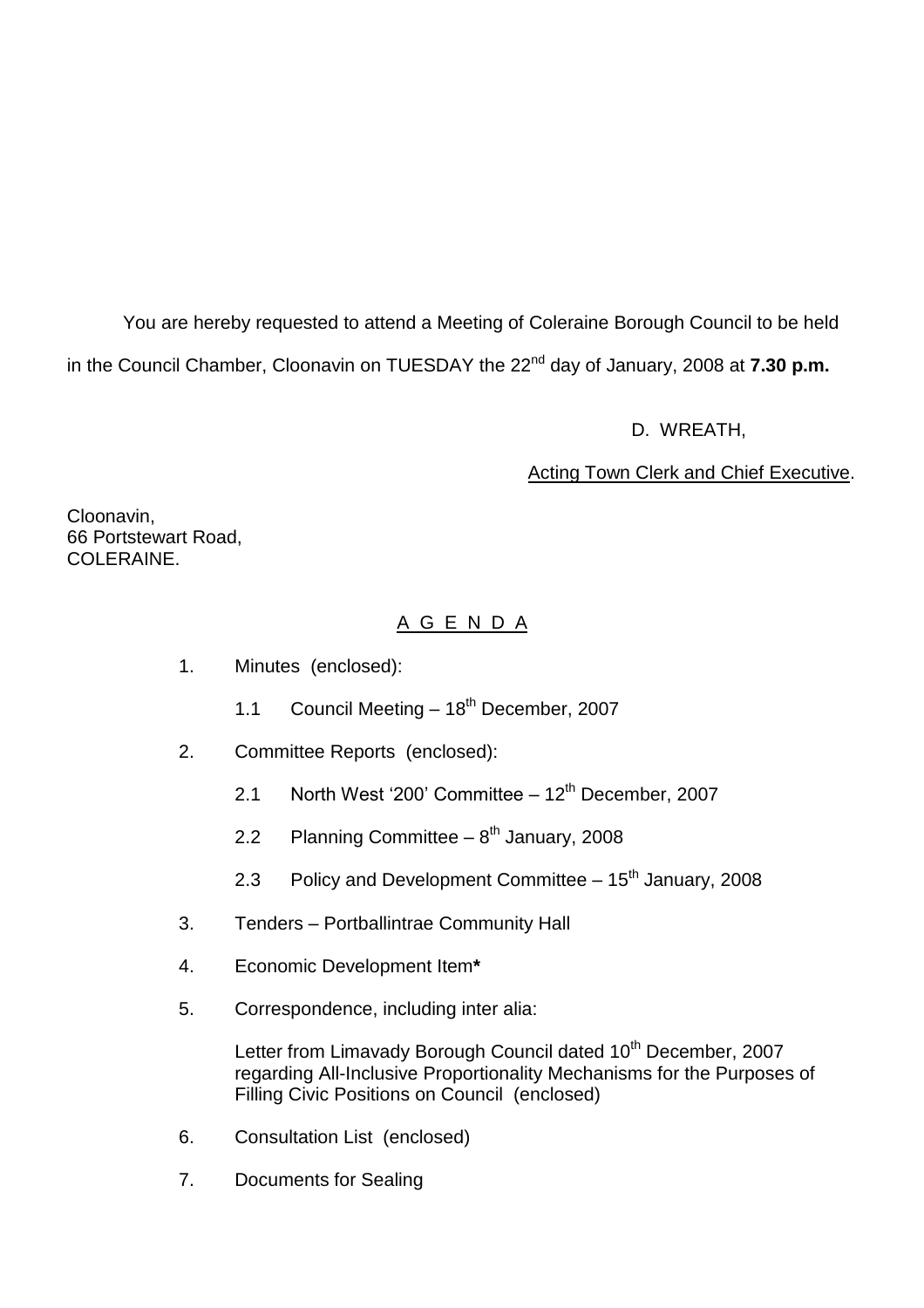# **Enclosed for Information:**

- (i) Letter dated  $9<sup>th</sup>$  January, 2008 from the Ministry of Defence in response to Council's letter regarding support for the Armed Forces and Concern about the Military Covenant with the Nation
- (ii) Northern Ireland Bureau Newslink –Issue 12 Winter 2007

**\*Recommendedforconsideration"InCommittee".**

To: Each Member of Council. To: Each Member of Council.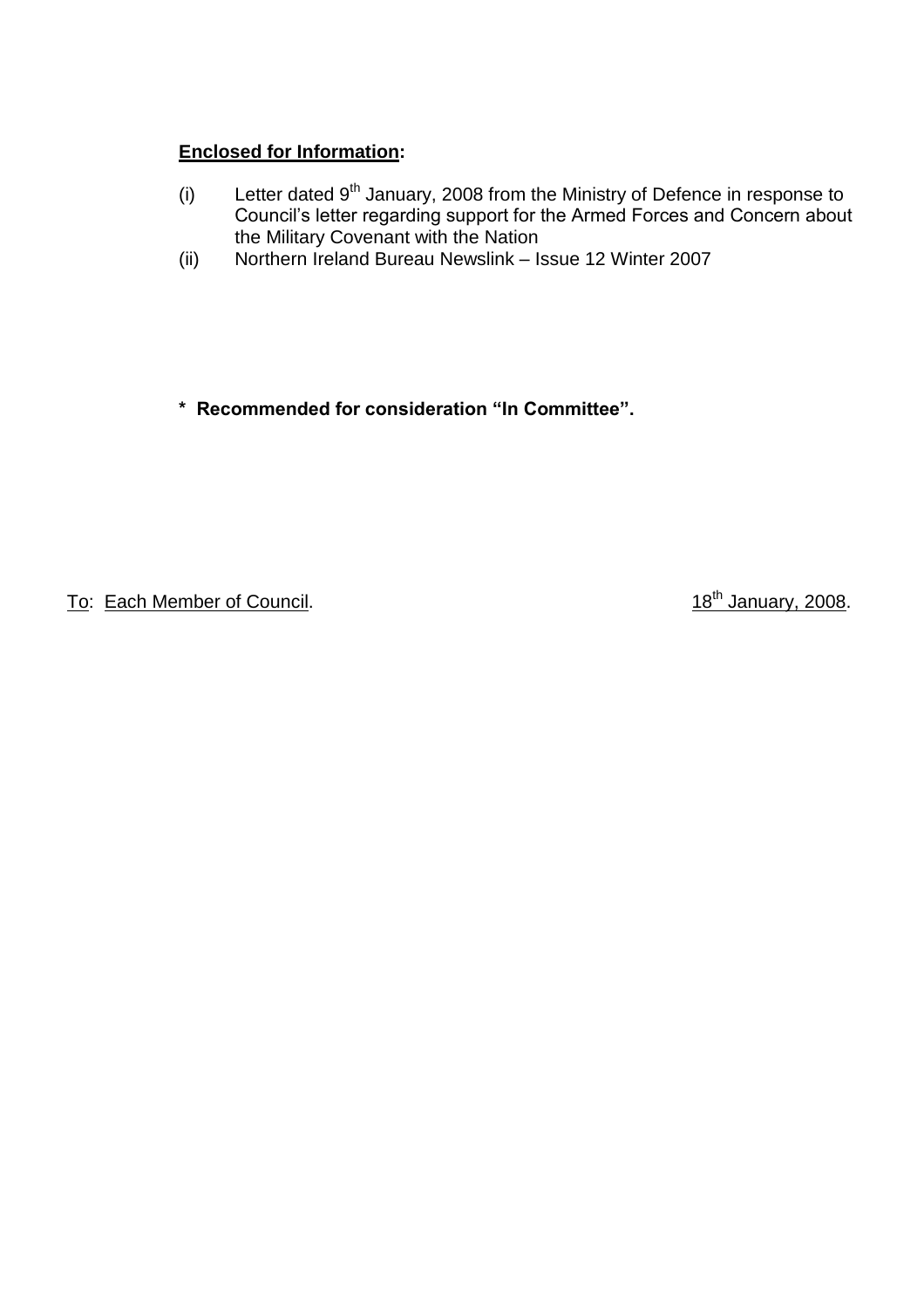## **COUNCIL MEETING**

Minutes of proceedings of Coleraine Borough Council held in the Council Chamber, Cloonavin, on Tuesday 18th December, 2007.

**Convened:** As per Notice attached

**Present:** The Mayor, Councillor J. M. Bradley, in the Chair

The Deputy Mayor, Councillor E. A. Johnston (Mrs.)

# **Aldermen**

E. T. Black (Mrs.) D. McClarty W. T. Creelman W. J. McClure

# **Councillors**

C. S. Alexander (Ms.) S. Gilkinson  $($  Items  $1.0 - 15.0)$  N. F. Hillis O. M. Church (Mrs.) W. A. King J. J. Dallat B. Leonard T. J. Deans G. L. McLaughlin (Items 3.3 –23.1.1) R. A. McPherson E. P. Fielding (Mrs.) A. McQuillan B. Fitzpatrick (Items 9.0 –23.1.1)

D. D. Barbour (Items 10.0 –23.1.1)

**Officers in**

Attendance: Acting Town Clerk and Chief Executive, Director of Corporate Services, Director of Environmental Health, Director of Leisure Services, Head of Development Services, Head of Administrative Services and Administrative Assistant

**Apology:** Councillor Cole

# **1.0 SYMPATHY**

Members expressed their condolences to Councillor Dallat on the sudden death of his brother-in-law and asked that he convey their sympathy to his wife and the wider family circle.

Councillor Dallat thanked the Mayor for attending the funeral and the members who had been in contact with him during a difficult time.

# **2.0 MINUTES**

The Minutes of the Special Meeting of 22<sup>nd</sup> November, 2007 and the Council Meeting of  $27<sup>th</sup>$  November, 2007 were confirmed and signed.

# **3.0 COMMITTEE REPORTS**

3.1 Leisure and Environment The Chairman, Councillor McPherson, moved Committee **the adoption of the Leisure and Environment** Committee Report; this was duly seconded by Alderman McClure and agreed.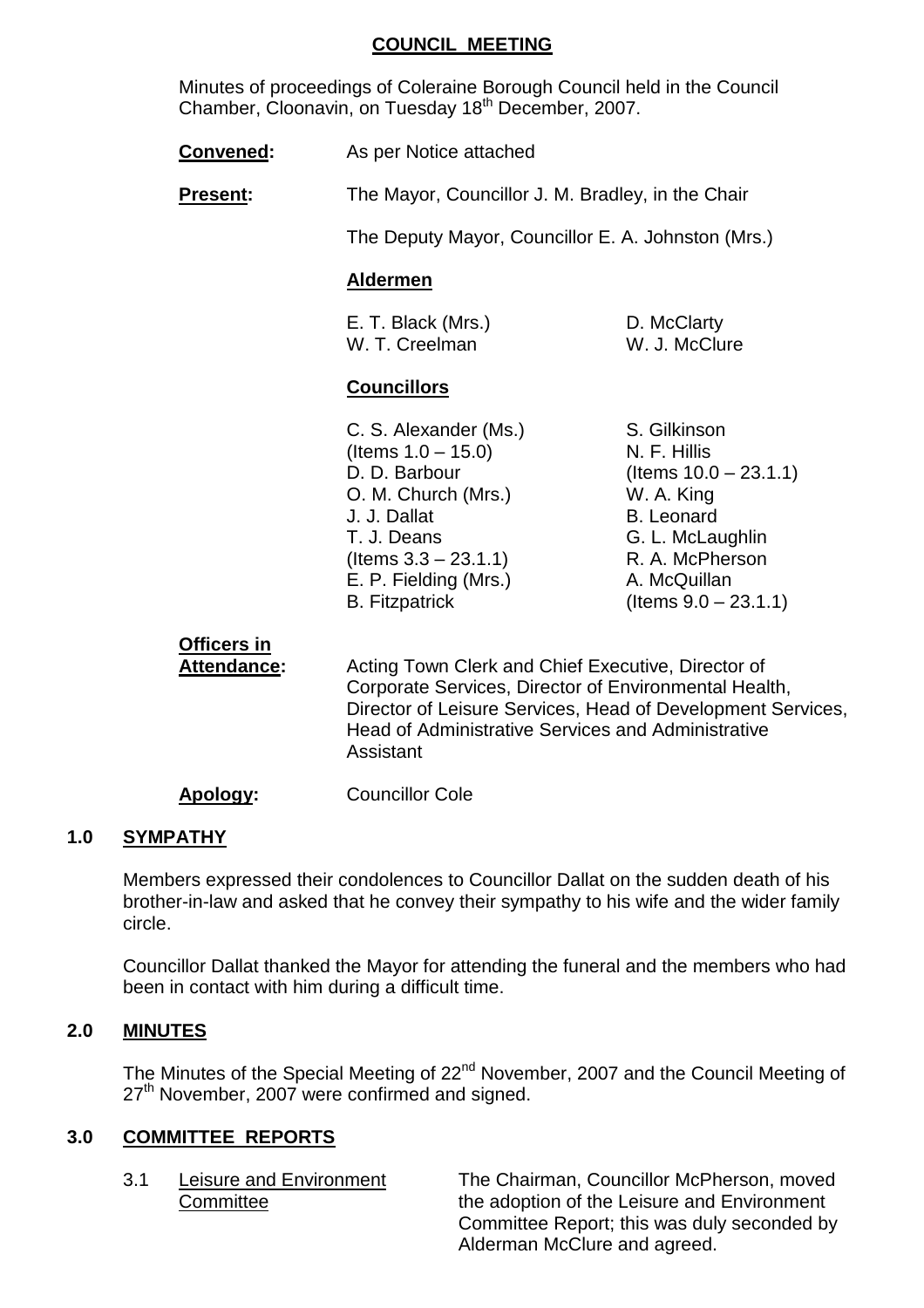3.2 Planning Committee The Chairman, Alderman McClure, moved the adoption of the Planning Committee Report; this was duly seconded by Councillor Fitzpatrick.

Matters arising:

3.2.1 Portballintrae Community Members were advised that it would be more Hall appropriate for Council to submit a legal objection to this application rather than a planning objection.

The Committee Report was agreed subject to the amendment.

# **4.0 LEISURE SERVICES REPORT**

The Report of the Director of Leisure Services was considered (previously supplied).

Matters arising:

| 4.1 | <b>Garvagh Sports Hall</b> | The Director of Leisure Services presented the<br>revised costings for this project following an<br>offer of grant from the Sports Lottery, as<br>detailed in the report.                                                                                                                                                                                         |
|-----|----------------------------|-------------------------------------------------------------------------------------------------------------------------------------------------------------------------------------------------------------------------------------------------------------------------------------------------------------------------------------------------------------------|
|     |                            | Members expressed concern about the increase<br>in capital estimates and it was proposed by<br>Councillor Ms. Alexander, seconded by<br>Councillor Dallat and agreed unanimously:                                                                                                                                                                                 |
|     |                            | That a meeting be held to discuss the<br>Capital Programme and give serious<br>consideration to capital spending for<br>2008/09.                                                                                                                                                                                                                                  |
|     |                            | Members were asked to identify which, if any,<br>projects to remove from the programme, prior to<br>the meeting.                                                                                                                                                                                                                                                  |
| 4.2 | Beach Party 2008           | Members noted that Mr. McGuigan had<br>requested approval to organise another<br>Saturday evening concert in June 2008.<br>Members also noted that, in response to<br>members' wishes to see an alternative concert<br>for a more mature audience, Mr. McGuigan had<br>requested that Council give him an option to<br>hold such a concert on the Friday evening. |
|     |                            | Agreed:                                                                                                                                                                                                                                                                                                                                                           |
|     |                            | That members approve Mr. McGuigan's<br>requests.                                                                                                                                                                                                                                                                                                                  |
|     |                            | Council would be kept informed of<br>developments.                                                                                                                                                                                                                                                                                                                |
| 4.3 | Market Yard Project        | Members noted information on this topic, as                                                                                                                                                                                                                                                                                                                       |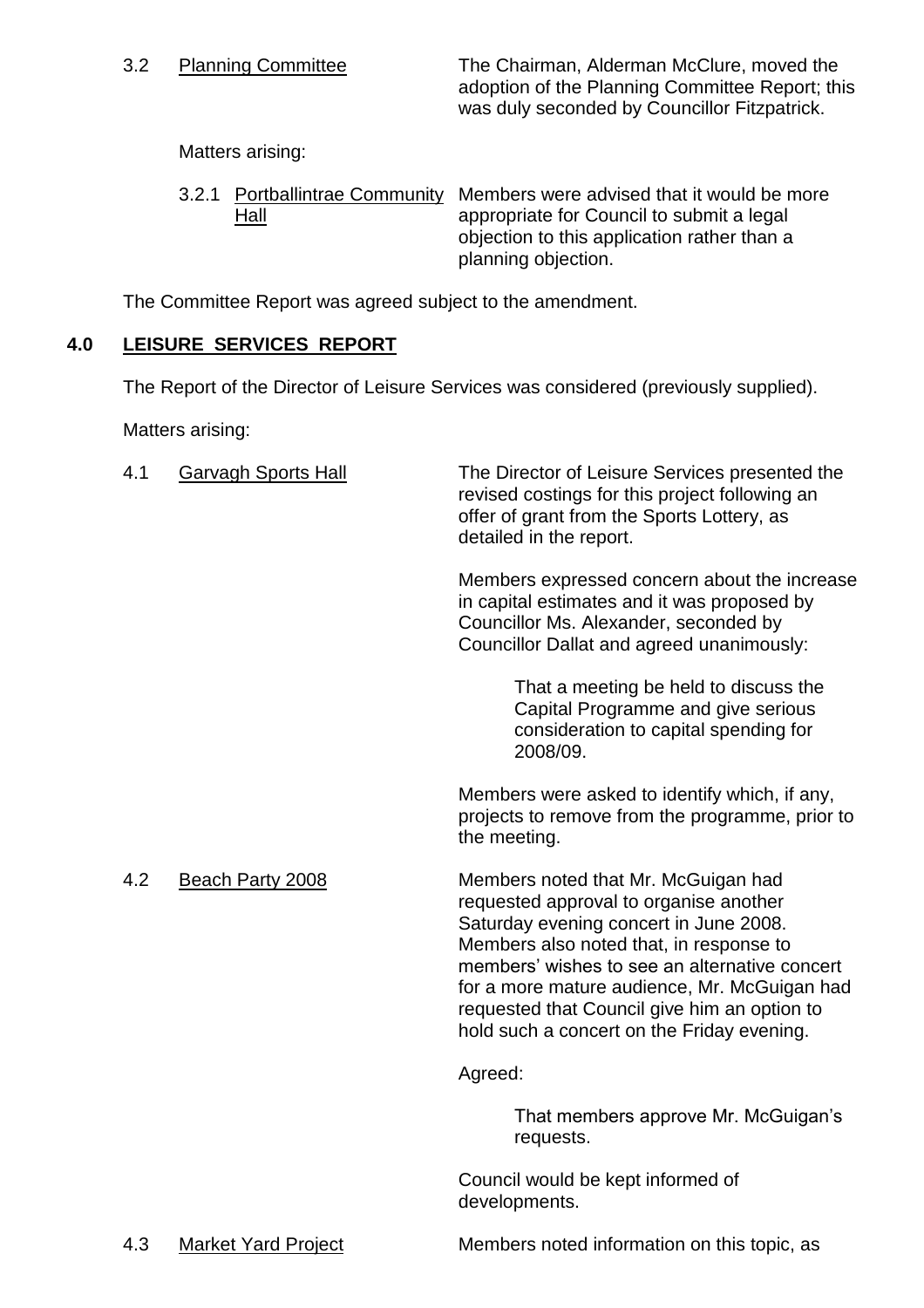contained in the report.

# **5.0 CORPORATE SERVICES REPORT**

The Report of the Director of Corporate Services was considered (previously supplied).

Matters arising:

| 5.1 | Capital Programme 2008-2013    |                                                                                                                                                               | This item would be deferred until after the<br>Capital Workshop meeting. |
|-----|--------------------------------|---------------------------------------------------------------------------------------------------------------------------------------------------------------|--------------------------------------------------------------------------|
| 5.2 | <b>Matters for Information</b> | Members noted information on the following<br>topics, as contained in the report:                                                                             |                                                                          |
|     |                                | (i)                                                                                                                                                           | Rate Estimates 2008/2009                                                 |
|     |                                | (ii)                                                                                                                                                          | Financial Statement as at 31 <sup>st</sup> October,<br>2007.             |
|     |                                | (iii)                                                                                                                                                         | Accounts for November 2007 had been<br>circulated.                       |
| 5.3 | <b>New Appointments</b>        | The following appointments had been made in<br>accordance with the Local Government Staff<br>Commission's Code of Procedures on<br>Recruitment and Selection. |                                                                          |
|     |                                |                                                                                                                                                               | <b>Chief Executive's Department</b>                                      |
|     |                                |                                                                                                                                                               | Tourist Information Assistant (P/T):<br>Miss C. Friers.                  |

Leisure Services Department

Caretaker Portrush Town Hall: Mr. J. Moore

# **6.0 DEVELOPMENT SERVICES REPORT**

The Report of the Head of Development Services was considered (previously supplied).

Matters arising:

6.1 Mountsandel Interpretative and Members noted information on this topic, as Public Art Projects contained in the report.

Agreed:

That Council make the following appointments subject to conditions of contract and agreed designs:

- (i) Public artwork: Ned Jackson Smith
- (ii) Interpretation experience: Tandem Design.
- 6.2 Consultation on Draft Budget Agreed: Tourism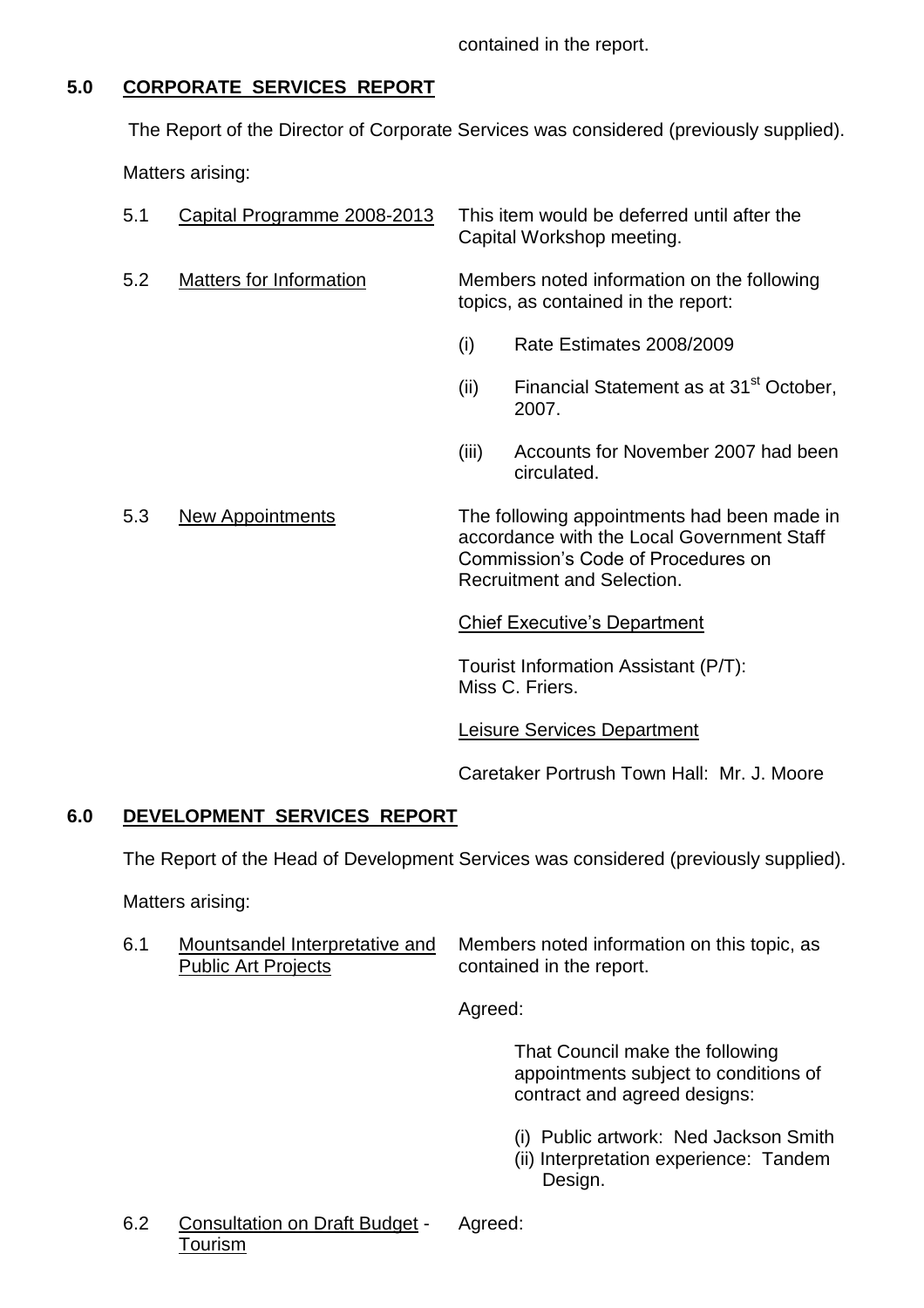- (i) That the response to this consultation reflect Council's tourism strategy and tourism plans.
- (ii) That Council also forward a letter of support for regional tourism.

# 6.3 EU Funding Update

6.3.1 Rural Development Members noted that a tender seeking consultancy assistance to work with the cluster of five Councils in the North East on rural development delivery, had been advertised. Progress would be reported to Council. 6.3.2 Peace III A meeting of the six Councils clustering for Peace III had been held on 14<sup>th</sup> December. 2007. It was now hoped to draw up a strategy for delivery of Peace III money in the New Year. Council would be kept informed of developments.

# **7.0 TECHNICAL SERVICES REPORT**

The Report of the Director of Technical Services was considered (previously supplied).

Matters arising:

7.1 Roselick Civic Amenity Site Tenders for work at this site were currently being evaluated and would be reported at the Policy and Development Committee on 15<sup>th</sup> January, 2008.

> Members noted that, in order to meet the deadline for grant funding, it would be necessary to commence work as soon as possible after 15<sup>th</sup> January, 2008 and that improvement works would necessitate closure of the site for a period of some ten weeks.

Agreed:

That Council approve the erection of information boards at the site, warning of the pending temporary closure, along with the placing of notices in the local press and on the Council website.

# **8.0 LAND AND PROPERTY**

It was agreed that this Report be considered 'In Committee' at the end of the meeting.

#### **9.0 COUNCIL/COMMITTEES: BUSINESS MANAGEMENT**

Consideration was given to options for receiving presentations from various groups and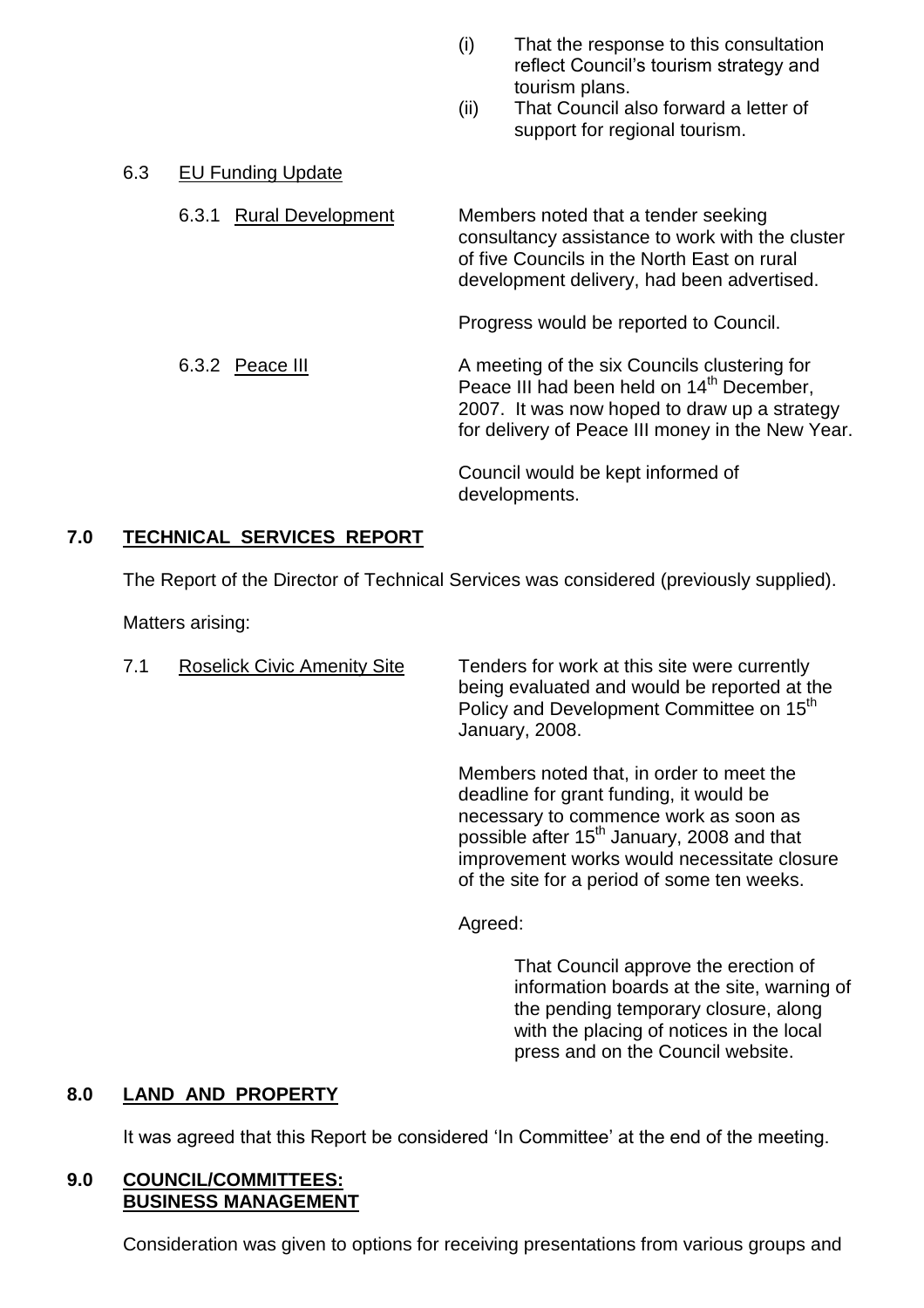organisations which had been invited, or had asked, to address Council.

Following discussion, it was proposed by Councillor McPherson, seconded by Councillor Fitzpatrick and agreed:

That a time slot be provided for briefings in the hour before Council/Committee meetings, from 6.30 pm to no later than 7.30 pm, with the meeting proper commencing at 7.30 pm.

# **10.0 NOTICE OF MOTION**

The undernoted Notice of Motion was proposed by Councillor Leonard and seconded by Councillor Ms. Alexander.

"To ensure the maximum public confidence of the Borough's rate-payers and those beyond, this Council calls on the Minister of the Environment, Arlene Foster, to ensure that the new local government councils established under the Review of Public Administration are obliged by statute to abide by the principles and practice of power-sharing, equality and proportionality."

Councillor Leonard spoke to the Motion and requested Council's support.

On being put to the meeting, the Motion was declared carried with seven votes for and six votes against.

A query was then raised on the counting of the votes and, on being retaken, the Chairman declared that the Motion had failed to carry with seven votes for and seven votes against.

# **11.0 NILGA ANNUAL CONFERENCE - 7 TH/8TH FEBRUARY, 2008**

Members noted that the NILGA Annual Conference and Exhibition 2008 –'The Challenge of Change', would take place on  $7<sup>th</sup>/8<sup>th</sup>$  February, 2008 in the Millennium Forum, Derry/Londonderry.

Agreed:

That Council's representatives on NILGA attend this conference.

## **12.0 CONSULTATION LIST**

The following consultation paper had been received and was available for members who wished to consider making a response:

1. Northern Ireland Office – Criminal Justice Reform and Delivery Division – Proposed Draft Sexual Offences (Northern Ireland) Order 2007

Comments due: 5<sup>th</sup> February, 2008

#### **13.0 MAYORAL VISIT TO ZOMBA**, **MALAWI**

As in previous years, the Mayor had received an invitation to visit Zomba from the Chief Executive of the Zomba Municipal Assembly.

It was proposed by Councillor Dallat, seconded by Alderman McClure and agreed: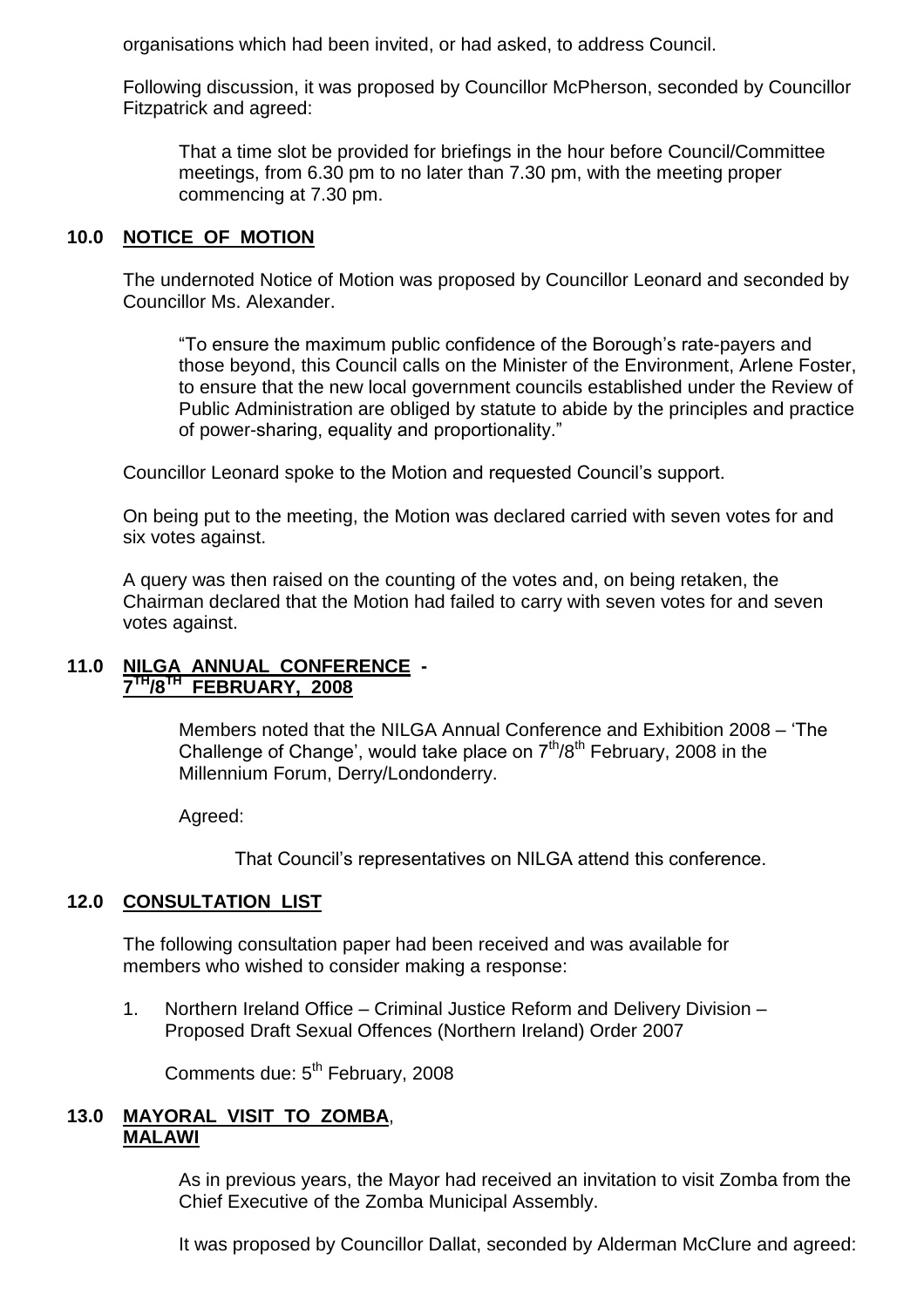That Council fund a visit to Zomba by the Mayor, with officer support.

## **14.0 BOARD FOR MENTAL HEALTH AND LEARNING DISABILITY - DRAFT BUDGET FOR HEALTH**

Read letter dated  $27<sup>th</sup>$  November, 2007 expressing disappointment at the proposed allocation of £18 million for funding of mental health and learning disability over the next three years, as contained within the Draft Budget for Health.

Agreed:

- (i) That Council write to the Office of the First and Deputy First Minister expressing concern about the level of funding proposed for mental health and learning disability.
- (ii) That a similar letter also be sent to the Minister of Finance and Personnel.

### **15.0 TRAINING SESSION ON DISASTER PLANNING - GREENMOUNT COLLEGE - 11th FEBRUARY, 2008**

Following discussion on attendance at this training session, it was agreed:

That the Mayor would attend the training session along with the Chairmen of the Leisure and Planning Committees and the Vice-Chairman of the Policy and Development Committee, as the Chairman would be unavailable.

# **16.0 CONSULTATIVE GROUP ON THE PAST - PUBLIC MEETING**

Members noted that the nearest public meeting of this group would be held in the Tullyglass Hotel, Ballymena on 16<sup>th</sup> January, 2008 at 7.00 pm. Details of other public meetings were available by public notice.

Any members interested in attending a meeting were asked to contact the Administrative Officer.

# **17.0 COLMCILLE HERITAGE TRUST**

Read preliminary notice inviting members to the 19<sup>th</sup> Colmcille Winter School Conference – 'The Benefits of North – South Cooperation' - to be held on 29<sup>th</sup> February – 2<sup>nd</sup> March, 2008 in Colmcille Heritage Centre, Letterkenny.

Any members interested in attending a meeting were asked to contact the Administrative Officer.

## **18.0 CONSULTATION ON THE EQUALITY IMPACTS OF THE DRD ELEMENTS OF THE DRAFT PROGRAMME FOR GOVERNMENT, BUDGET AND INVESTMENT**

Members noted the schedule of dates for public consultations. The nearest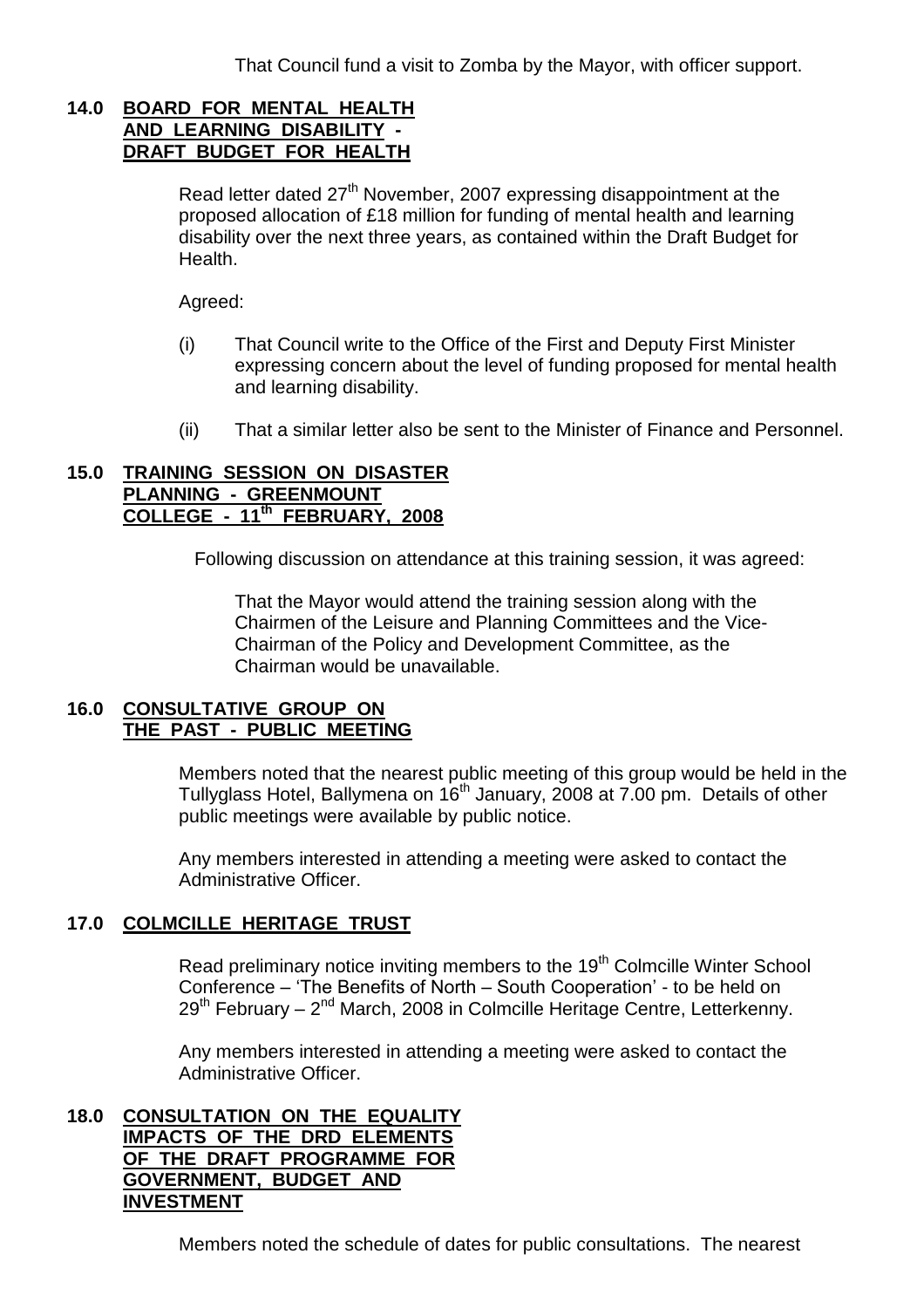meeting would be held on Tuesday  $8<sup>th</sup>$  January, 2008 in the Guidhall, Derry/Londonderry 7.00 –9.00 pm. However, this would also be the date of Council's Planning Committee meeting.

Any members wishing to attend a meeting were asked to contact the Administrative Officer.

A copy of the consultation document was available from the Administrative Officer for any member who wished to make a response. Closing date for responses:  $16<sup>th</sup>$  January, 2008.

# **19.0 DOCUMENTS TABLED**

- (i) Department of Finance and Personnel –Framework to Underpin Decision on the Location of Public Sector Jobs Resulting from the Review of Public Administration
- (ii) Roads Service Traffic and Travel Information 2006
- (iii) Advice Northern Ireland Annual Report, Membership Profile and Training Programme
- (iv) Criminal Justice Inspection Northern Ireland –Newsletter
- (v) Royal National Institute for Deaf People –Impact Report 2007
- (vi) Health Promotion Agency Inform
- (vii) Office of First Minister and Deputy First Minister  $-11<sup>th</sup>$  Annual Report on Public Appointments Published
- (viii) Northern Ireland Statistics & Research Agency Annual Report of the Registrar **General**
- (ix) The William Keown Trust December Newsletter
- (x) District Policing Partnership Quarterly Magazine –DPP News
- (xi) Northern Ireland Housing Executive Rural Matters magazine
- (xii) Northern Ireland Commissioner for Children and Young People draft Corporate Plan for 2008-2011

## **20.0 DELEGATION TO NORTHERN IRELAND FIRE AND RESCUE SERVICE (NIFRS) - REPORT**

In response to a member's request, this report (previously supplied) would be considered at a future meeting.

# **21.0 REQUEST FOR TRADING PITCH - 'TRACEY'S KITCHEN'**

In response to a member's request, the Acting Chief Executive agreed to ask a senior officer to contact the owner of 'Tracey's Kitchen'.

## **22.0 DOCUMENTS FOR SEALING**

Resolved:

That the following documents be sealed: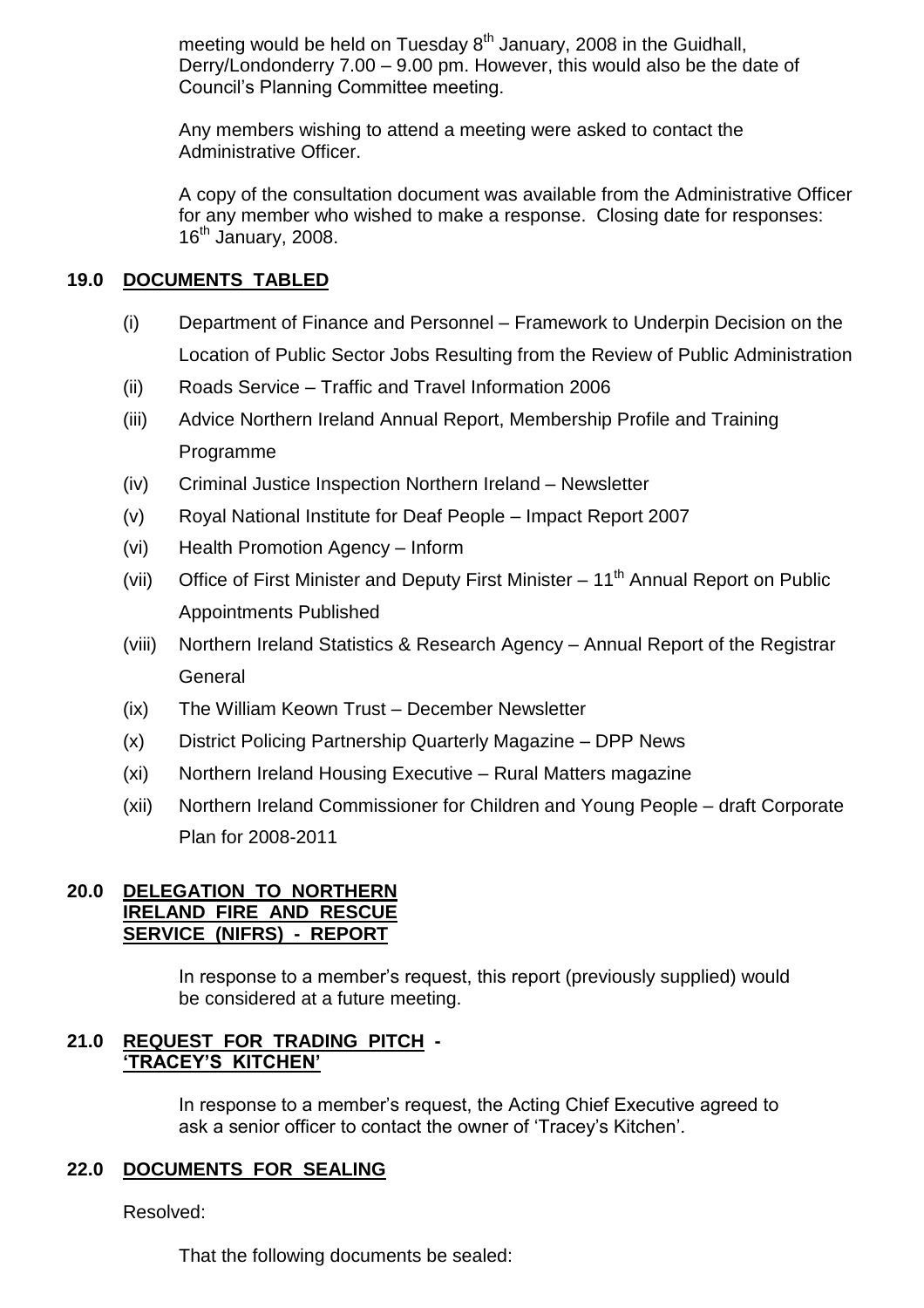| 22.1 | Indenture                     | <b>Council to Northern Ireland Ambulance</b><br>Service – East Strand Water Sports Centre,<br>East Strand, Portrush. |
|------|-------------------------------|----------------------------------------------------------------------------------------------------------------------|
| 22.2 | <b>Cost Sharing Agreement</b> | University of Ulster and Coleraine Borough<br>Council – Riverside Theatre, Coleraine.                                |
| 22.3 | Conveyance                    | Coleraine Borough Council to Department for<br>Regional Development - Castlewalk,<br>Castlerock.                     |
| 22.4 | <b>Cemetery Titles</b>        | Grant of Right of Burial -<br>Deeds Register Nos. 3376 - 3381 (inclusive).                                           |
|      |                               | Coleraine<br>3<br><b>Ballywillan</b><br>Agherton<br>2<br>Portstewart<br>Kilrea                                       |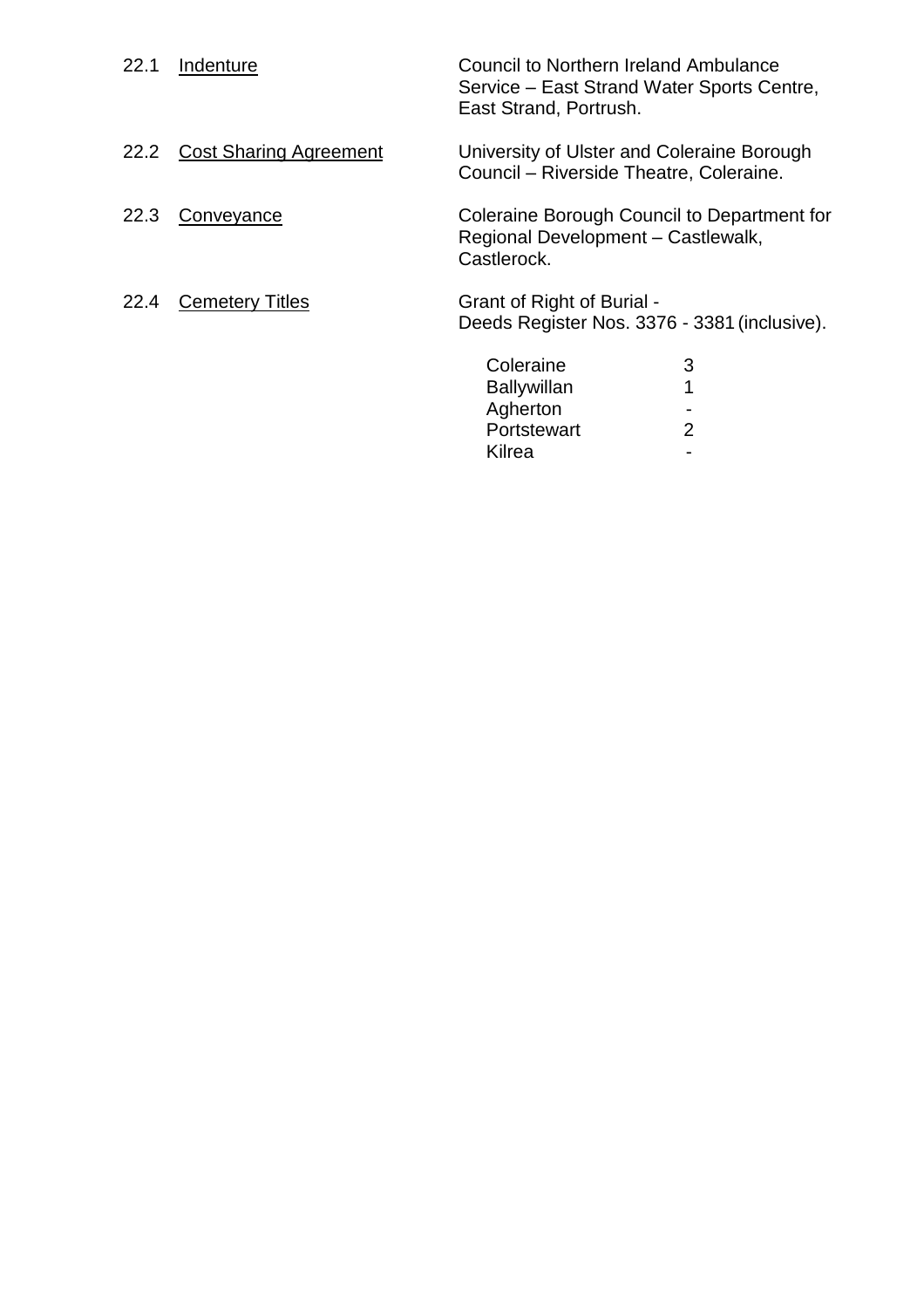#### **NORTH WEST '200' COMMITTEE**

# **12th December, 2007.**

| <b>Present:</b>                                         | <b>Councillors</b>                                                                                            |                                                                                                                                             |
|---------------------------------------------------------|---------------------------------------------------------------------------------------------------------------|---------------------------------------------------------------------------------------------------------------------------------------------|
|                                                         | D. D. Barbour<br><b>B.</b> Fitzpatrick                                                                        | N. F. Hillis<br>R. A. McPherson                                                                                                             |
| <u>Officers in</u><br>Attendance:                       | Mr. T. Neill, Services Manager<br>Mr. P. Gallagher, Events Assistant<br>Mrs. M. McKinney, Enforcement Officer | Mr. K. Doherty, Director of Environmental Health<br>Mr. S Purcell, Refuse and Cleansing Manager<br>Miss C. Mercer, Administrative Assistant |
| <b>Represent-</b><br><u>atives from</u><br><b>PSNI:</b> |                                                                                                               | Sergeant J. Anderson, Operations Planning<br>Constable A. Watson, PSNI Traffic Division                                                     |
| <u>Also in</u><br>Attendance:                           | <b>Motor Club</b>                                                                                             | Mr. M. Whyte, Clerk of the Course, Coleraine & District                                                                                     |
| Apologies:                                              | Alderman W. T. Creelman<br>Chief Inspector N. Thompson<br>Mrs. C. McKee, Events Officer                       | The Deputy Mayor, Councillor E. A. Johnston (Mrs.)                                                                                          |

## **1.0 ELECTION OF CHAIRMAN**

It was proposed by Councillor McPherson, seconded by Councillor Barbour and agreed:

That Councillor Hillis be appointed Chairman.

## **2.0 DATE OF 2008 EVENT**

It was noted that the date of the 2008 event would be Saturday 17<sup>th</sup> May, 2008. Practice nights would be held on Tuesday 13<sup>th</sup> May, 2008 and Thursday 15<sup>th</sup> May, 2008.

## **3.0 HANDOVER OF COUNCIL LANDS**

- General
- Fire Station Car Park

The handover of Council lands would be the same as 2007 and it was noted that the Fire Station car park may not be required. Mr. Whyte would report back to the Director of Environmental Health in the new year with more details.

# **4.0 ROAD CLOSURE ARRANGEMENTS (RACE DAY)**

Mr. Whyte advised that there would be an extra race on Race Day. The race, which would be a separate 250 race, would be the first race. Due to the extra race, the Roads Closure Order would need to be extended to 7.00 p.m. He hoped the races would be over by 6.30 p.m. The roads were previously closed from 10.00 a.m. –6.30 p.m. but the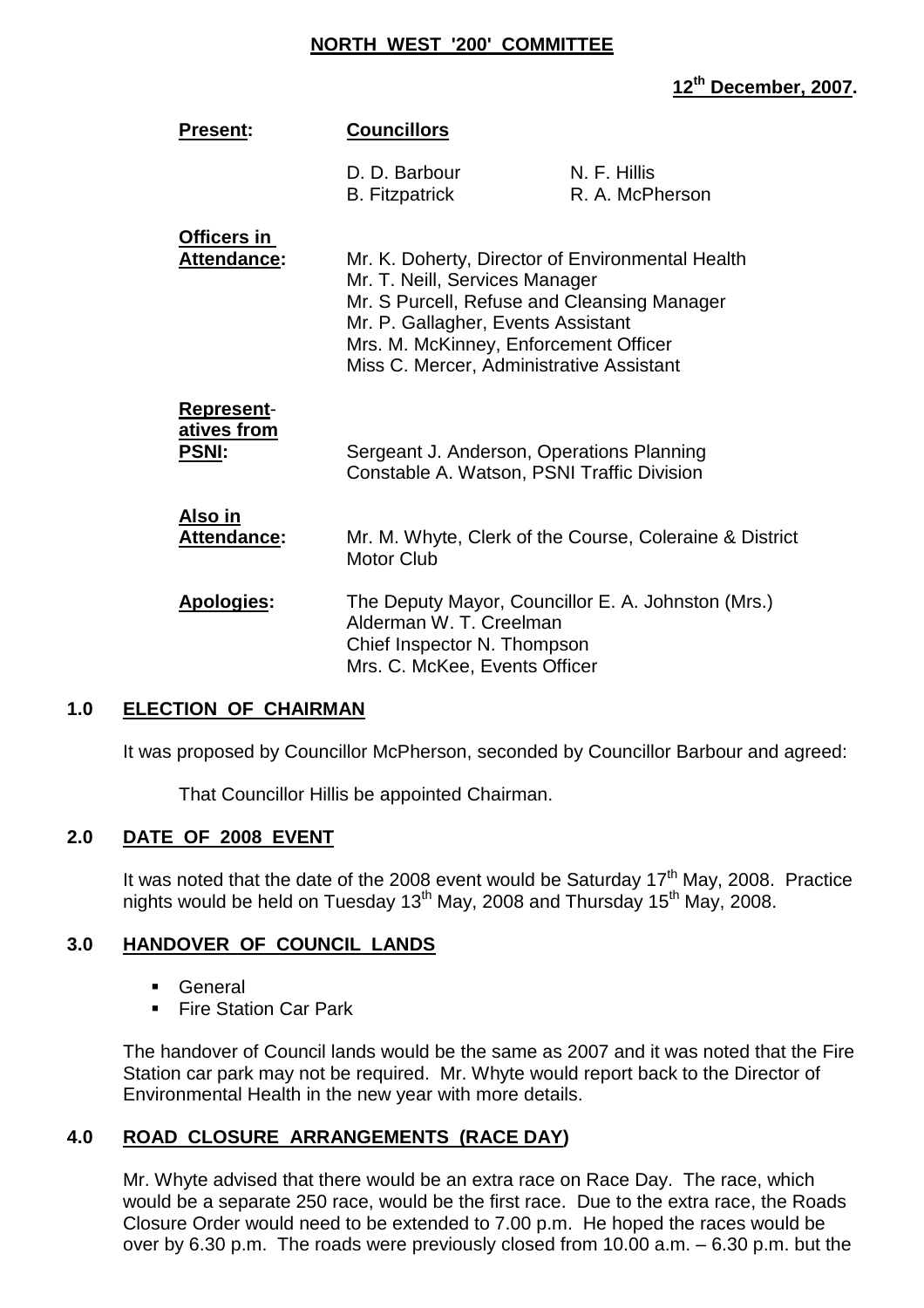revised times would be from 10.00 a.m. –7.00 p.m. Sergeant Anderson confirmed the extension to 7.00 p.m.

Mr. Whyte advised that he had been trying to cut down the time between races and had been looking at other areas to speed things up.

# **5.0 RACE WEEK ACTIVITIES**

The Events Assistant advised Committee of the various events taking place during the week. The events would start on Saturday  $10^{th}$  May, 2008. Some events still had to be confirmed.

The Events Assistant asked Mr. Whyte to contact the Supermoto Club for an event to be held at Lansdowne. Mr. Whyte advised that he had applied for a Roads Closure Order for the Supermoto event.

The Events Assistant advised Committee that he had applied to the RAF for displays. Further details would be available at the end of February 2008.

# **6.0 ANCILLARY SERVICES**

## Corporate Hospitality

Mr. Whyte advised that Bridgestone Catering (Mr. John McNally) would manage the Corporate Hospitality.

#### Bar Facilities

There would be a bar facility in the Paddock which would be in a new location.

#### Camp Sites

Mr. Whyte advised that there had been issues at the Islandtasserty site and it was therefore planned to relocate the campsite to an area behind Blair's Caravan Park. The Director of Environmental Health advised that there would be no alcohol sold on the site and there would be no entertainment on the site.

Councillor McPherson enquired if the owner of the Islandtasserty site would run a campsite on their ground. Mr. Whyte advised that he hadn't spoken to the owner regarding the site for 2008 but would do so in the new year.

With no alcohol being sold on site and the close proximity of the site to the town centre, there was concern that licensed premises would be overcrowded and it was agreed that all Enforcement Officers would work on Friday night to check for overcrowding.

The Director of Environmental Health advised that there would be no camping permitted on Council land for the 2008 event.

# **7.0 POST RACE CLEAN UP**

The Services Manager would meet with Mr. Whyte before the race to discuss this topic. The Services Manager advised that recycling would be introduced to the Paddock area. Mr. Whyte advised that the Motor Club would clean the Paddock area and the fields to the back, details would be finalised nearer the event.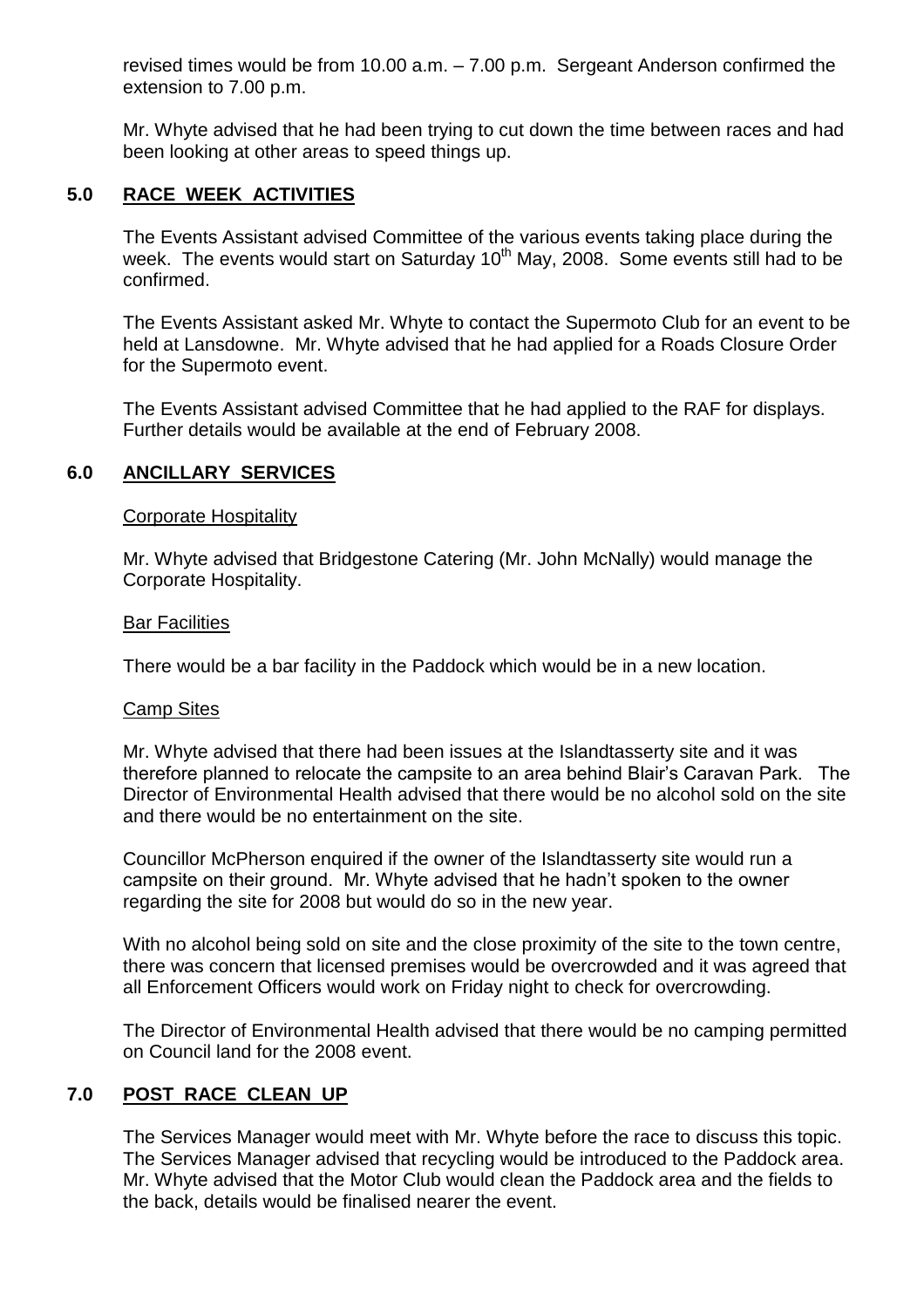## **8.0 ANY OTHER BUSINESS**

It was agreed that Street Trading Licences be issued to traders who wished to trade at:

| 1 <sub>1</sub> | The Ring Road, Coleraine/<br>Ballysally Roundabout/Atlantic Road | Unlimited                 |
|----------------|------------------------------------------------------------------|---------------------------|
| 2.             | Mill Road, Portstewart                                           | 1 Hot Food<br>1 Ice Cream |
| 3.             | Glenvale Avenue, Portrush                                        | 1 Hot Food<br>1 Ice Cream |

The Director of Environmental Health advised that there would be no trading anywhere else except on handed-over lands.

Councillor Barbour enquired if the sale of Race Programmes was successful. Mr. Whyte informed the Committee that the sale of programmes didn't bring in a lot of money and he advised of a new website which would enable people to purchase various packages which would include passes and programmes.

# **9.0 DATE OF NEXT MEETING**

It was agreed that the Director of Environmental Health would arrange a date for the end of March/beginning of April 2008 and a notice would be circulated.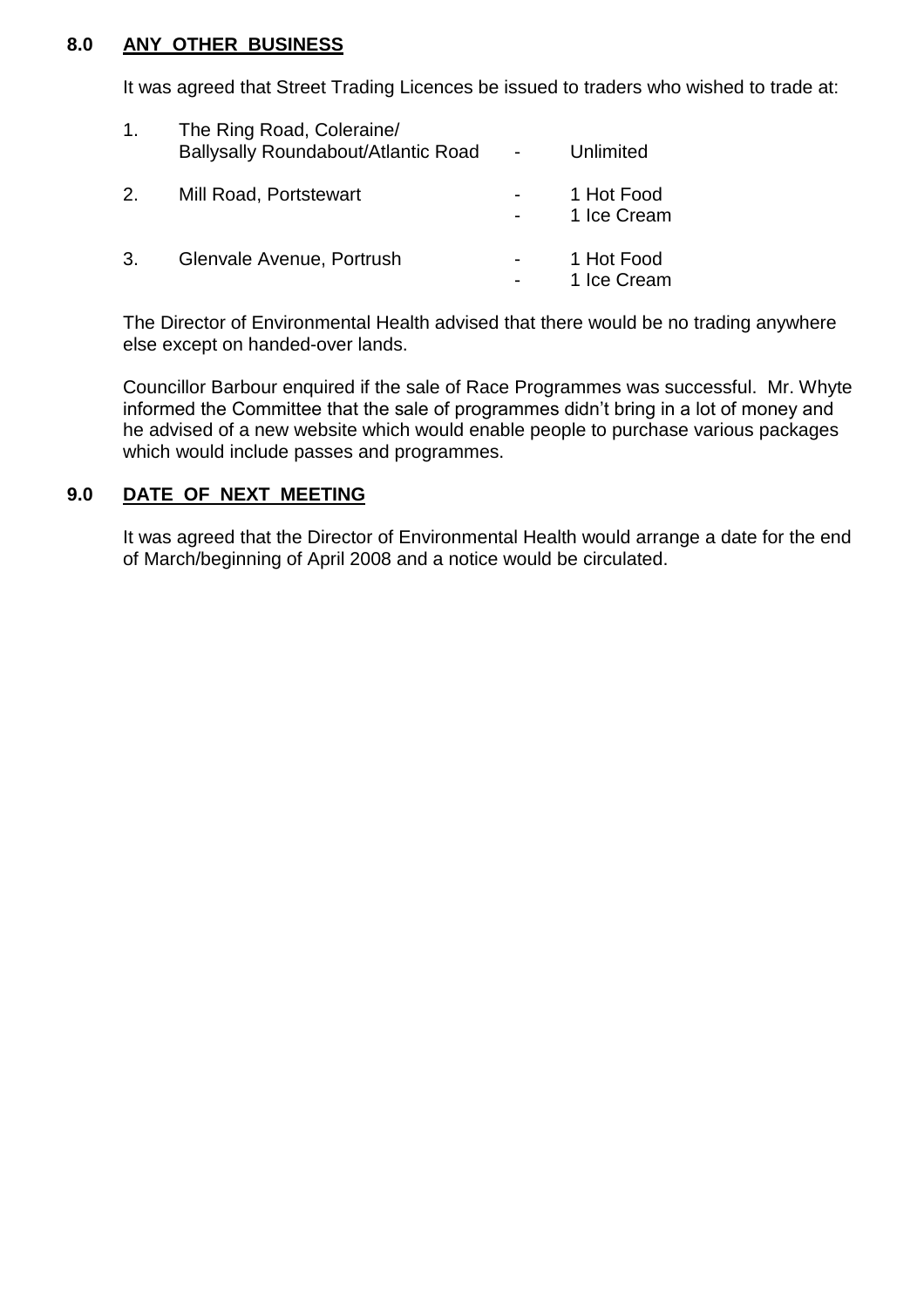#### **PLANNING COMMITTEE**

# **8 th January, 2008.**

| <b>Present:</b>                          | Alderman W. J. McClure in the Chair                                                                                                                                     |                                                                                                                                                    |  |
|------------------------------------------|-------------------------------------------------------------------------------------------------------------------------------------------------------------------------|----------------------------------------------------------------------------------------------------------------------------------------------------|--|
|                                          | The Deputy Mayor, Councillor E. A. Johnston (Mrs.)<br>$($ ltem $6.4)$                                                                                                   |                                                                                                                                                    |  |
|                                          | <b>Aldermen</b>                                                                                                                                                         |                                                                                                                                                    |  |
|                                          | E. T. Black (Mrs.)<br>M. T. Hickey (Mrs.)<br>W. T. Creelman<br>D. McClarty                                                                                              |                                                                                                                                                    |  |
|                                          | <b>Councillors</b>                                                                                                                                                      |                                                                                                                                                    |  |
|                                          | C. S. Alexander (Ms.)<br>D. D. Barbour<br>O. M. Church (Mrs.)<br>J. J. Dallat<br>T. J. Deans<br>(Items $1.0 - 3.14$ )<br>E. P. Fielding (Mrs.)<br><b>B.</b> Fitzpatrick | S. Gilkinson<br>N. F. Hillis<br>(Items $3.1 - 6.4$ )<br>W. A. King<br>(Items $1.0 - 3.14$ )<br>G. L. McLaughlin<br>R. A. McPherson<br>A. McQuillan |  |
| Also in<br><b>Attendance:</b>            | Representatives from the Planning Service -<br>Mr. P. Duffy and Mr. G. McClelland                                                                                       |                                                                                                                                                    |  |
| <b>Officers in</b><br><b>Attendance:</b> | Administrative Officer, Director of Leisure Services,<br><b>Principal Environmental Health Officer and Administrative</b><br>Assistant                                  |                                                                                                                                                    |  |
| Apologies:                               | The Mayor, Councillors Cole and Leonard                                                                                                                                 |                                                                                                                                                    |  |
|                                          |                                                                                                                                                                         |                                                                                                                                                    |  |

## **1.0 WELCOME**

The Chairman welcomed everyone to the first meeting of 2008 and extended best wishes for the New Year.

# **2.0 SYMPATHY**

The Chairman extended members' deepest and sincere sympathy to Alderman Mrs. Black on the recent death of her husband.

Alderman Mrs. Black expressed sincere thanks to the Council members and also thanked everyone who had sent cards, telephoned or attended the funeral.

#### **3.0 PLANNING APPLICATIONS**

A list of sixty applications was presented for consideration (previously supplied).

## **Applications Deferred from Previous Meeting**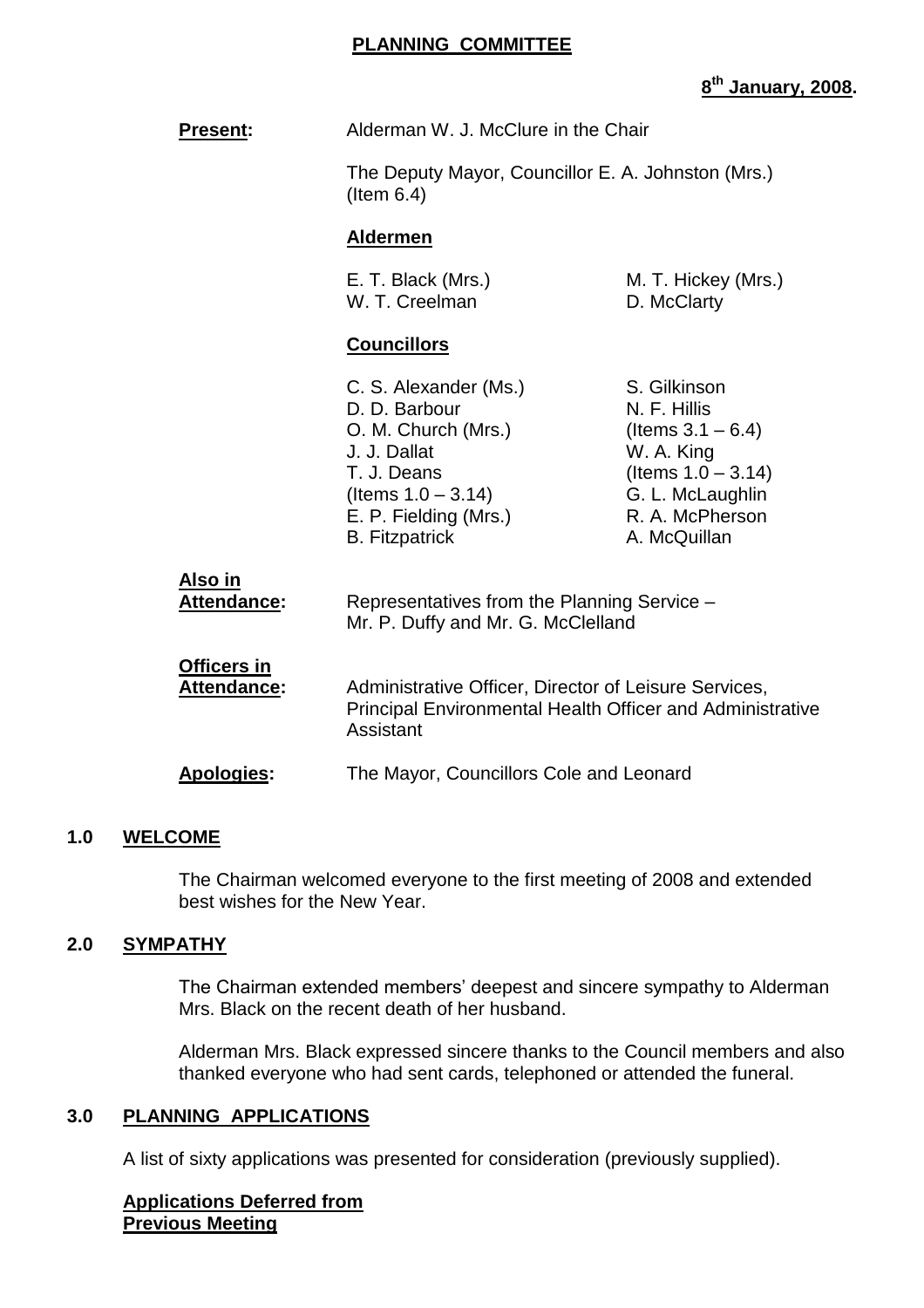3.1 Application No. D1 C/2005/0674/F Proposed housing development at 85 Mountsandel Road, Coleraine for Mr. Murray

The opinion of the Planning Service was to approve.

It was proposed by Councillor Deans, seconded by Councillor Ms. Alexander and unanimously agreed:

> That the application be refused.

3.2 Application No. D2 C/2005/1273/F Residential redevelopment to provide 22 no. houses at 133a Hopefield Road, 2 Hopefield Park, Portrush for Edenmore Properties

The opinion of the Planning Service was to approve.

It was agreed that the application be approved.

# **New Applications**

3.3 Application No. 6 C/2007/0387/F 4 no. townhouses (two and a half storey) with discreet parking and bin stores to rear at 1 Magheramenagh Drive, Portrush for Mr. R. Martin

The opinion of the Planning Service was to refuse.

It was proposed by Councillor McPherson, seconded by Councillor McQuillan and agreed:

> That the application be deferred for one month to facilitate an office meeting on the grounds that all material planning considerations had not been assessed.

3.4 Application No. 10 C/2007/0513/F Proposed change of use from existing garage to one bed unit and associated parking at rear of Nos. 6 and 8 West Avenue, Portstewart for MAM

**Developments** 

The opinion of the Planning Service was to refuse.

It was proposed by Alderman McClarty:

That the application be deferred for one month to facilitate an office meeting on the grounds that all material planning considerations had not been assessed.

Alderman McClarty failed to received a seconder for his proposal.

It was proposed by Councillor Ms. Alexander, seconded by Councillor Hillis and agreed:

> That Council support the refusal.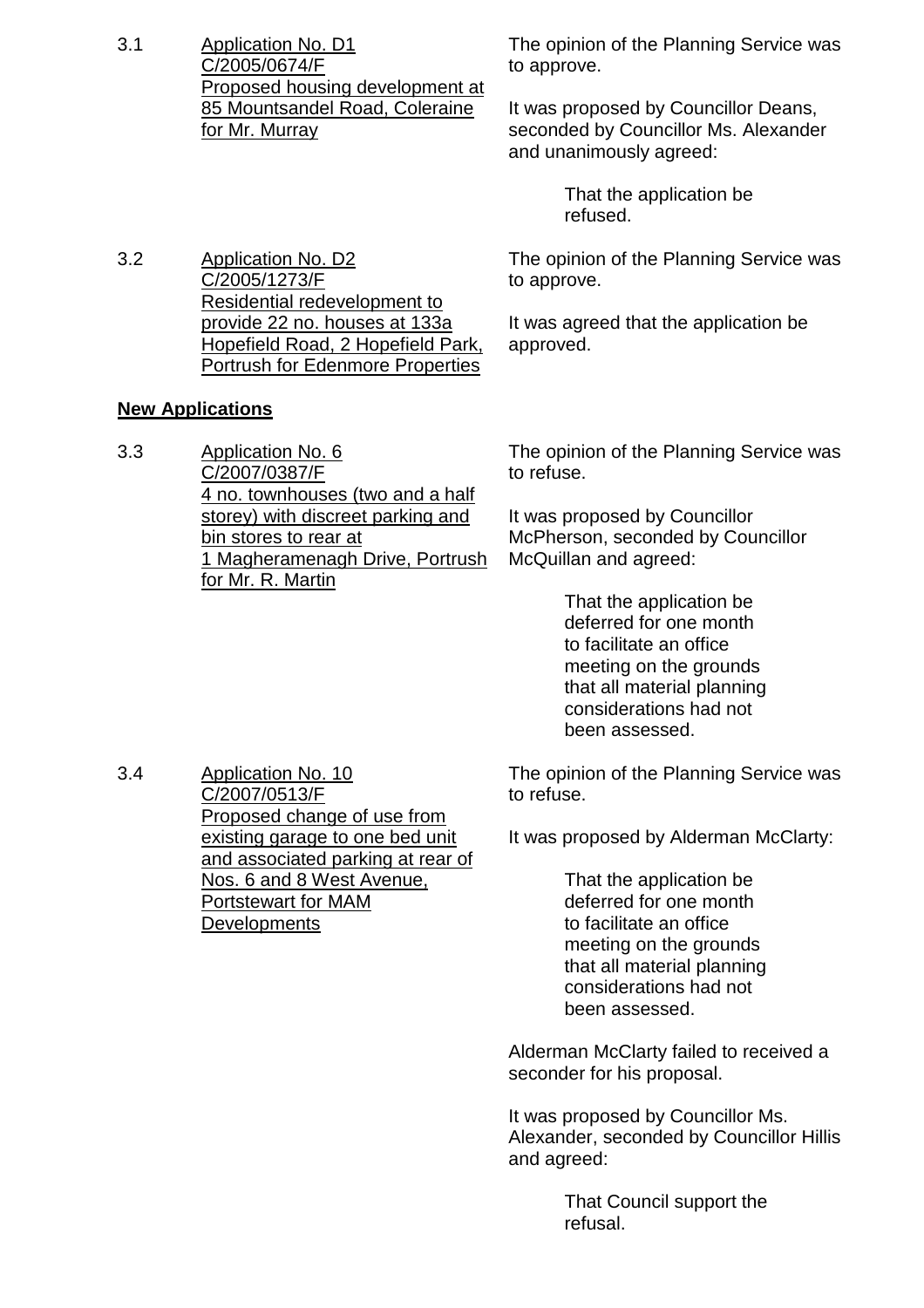3.5 Application No. 13 C/2007/0532/RM Dwelling and garage adjacent to 42 Ballyhome Road, Portrush for Mr. R. Martin

3.6 Application No. 15

3.7 Application No. 16

C/2007/0560/O

Proposed site for dwelling and garage between 28 and 30 Shanlongford Road, Ringsend, Coleraine for Mr. M. McGilligan The opinion of the Planning Service was to refuse.

It was proposed by Councillor McPherson, seconded by Councillor McQuillan and agreed:

> That the application be deferred for one month to facilitate an office meeting on the grounds that all material planning considerations had not been assessed.

The opinion of the Planning Service was to refuse.

It was proposed by Councillor Dallat, seconded by Alderman Mrs. Hickey and agreed:

> That the application be deferred for one month to facilitate an office meeting on the grounds that all material planning considerations had not been assessed.

The opinion of the Planning Service was to refuse.

The application had now been withdrawn.

C/2007/0702/F Convert existing barns into a dwelling, with mainly internal alterations, adjoining 204 Mountsandel Road, Coleraine for

The opinion of the Planning Service was to refuse.

It was proposed by Councillor Dallat, seconded by Alderman Mrs. Hickey and agreed:

> That the application be deferred for one month to facilitate an office meeting on the grounds that all material planning considerations had not been assessed.

3.9 Application No. 24 C/2007/0793/F Demolition and re-development to 18 no. apartments at 24 and 26

The opinion of the Planning Service was to refuse.

It was proposed by Councillor Dallat,

C/2007/0659/O Proposed development of 2 no. semi-detached two storey houses adjacent to 104 Ballylintagh Crescent, Coleraine for Mr. R. Martin 3.8 Application No. 21

Mrs. Baird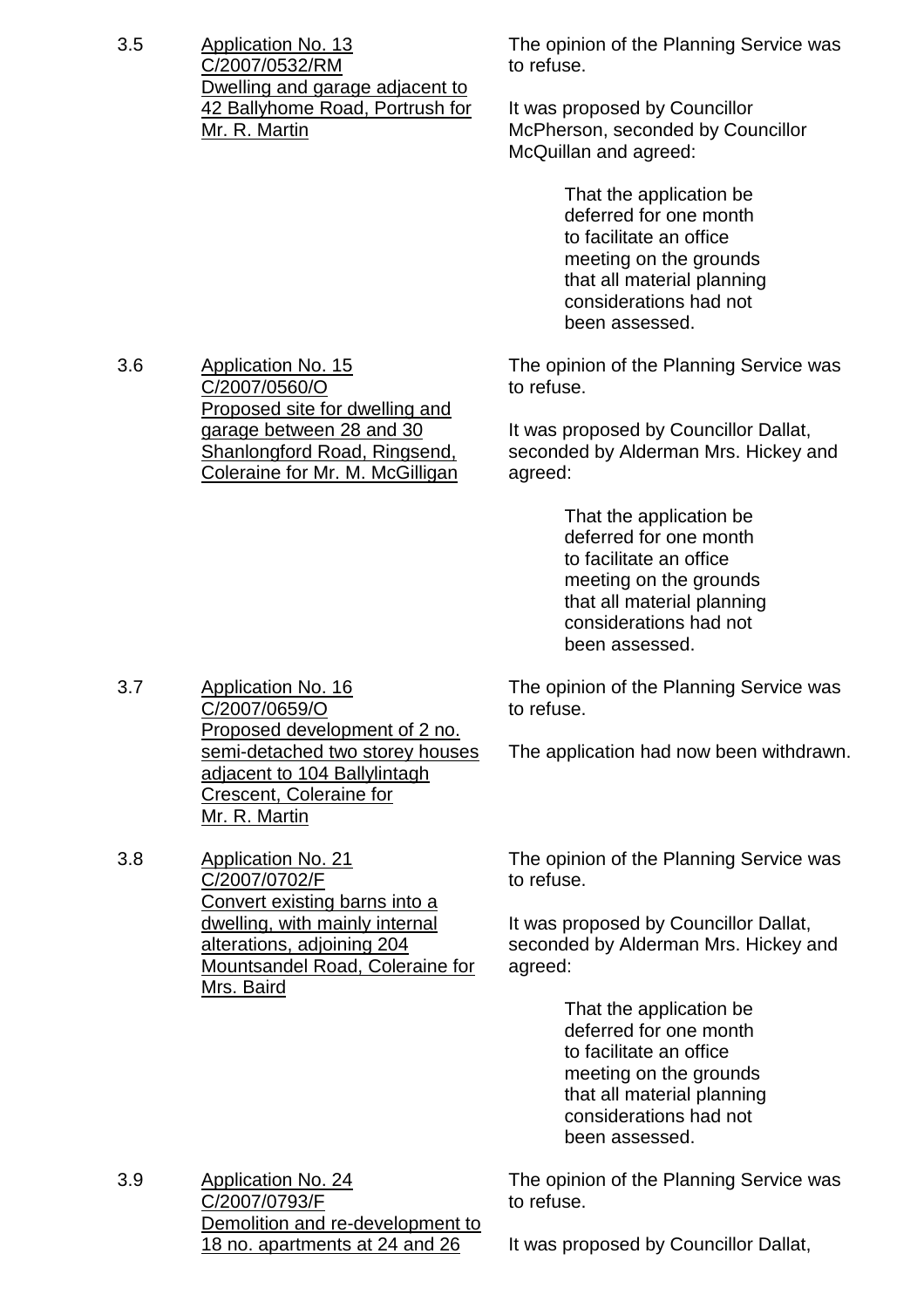| Princess Street, Portrush for |  |
|-------------------------------|--|
| Mr. P. Gordon                 |  |

seconded by Alderman Mrs. Hickey and agreed:

> That the application be deferred for one month to facilitate an office meeting on the grounds that all material planning considerations had not been assessed.

The opinion of the Planning Service was to refuse.

It was proposed by Councillor McQuillan, seconded by Councillor Dallat and agreed:

> That the application be deferred for one month to facilitate an office meeting on the grounds that all material planning considerations had not been assessed.

The opinion of the Planning Service was to refuse.

It was proposed by Councillor Dallat and seconded by Councillor Mrs. Church:

> That the application be deferred for one month to facilitate an office meeting on the grounds that all material planning considerations had not been assessed.

As an amendment it was proposed by Councillor McQuillan and seconded by Alderman Creelman:

> That Council support the refusal.

On being put to the Meeting the proposal, to defer the application to facilitate an office meeting, was carried, nine members voting in favour and seven members voting against.

The opinion of the Planning Service was to approve.

3.12 Application No. 34 C/2007/0888/A Building signage: 1 sky sign and 5 vinyls –Site signage: 1 gantry sign

It was proposed by Councillor Ms.

3.11 Application No. 28 C/2007/0830/O Erection of new dwelling adjacent to 138 Moneydig Road, Kilrea for Mr. T. Burke

3.10 Application No. 27 C/2007/0829/O Proposed dwelling and garage 170m south west of 1 Laragh Lane, Swatragh for Mrs. C. Mullan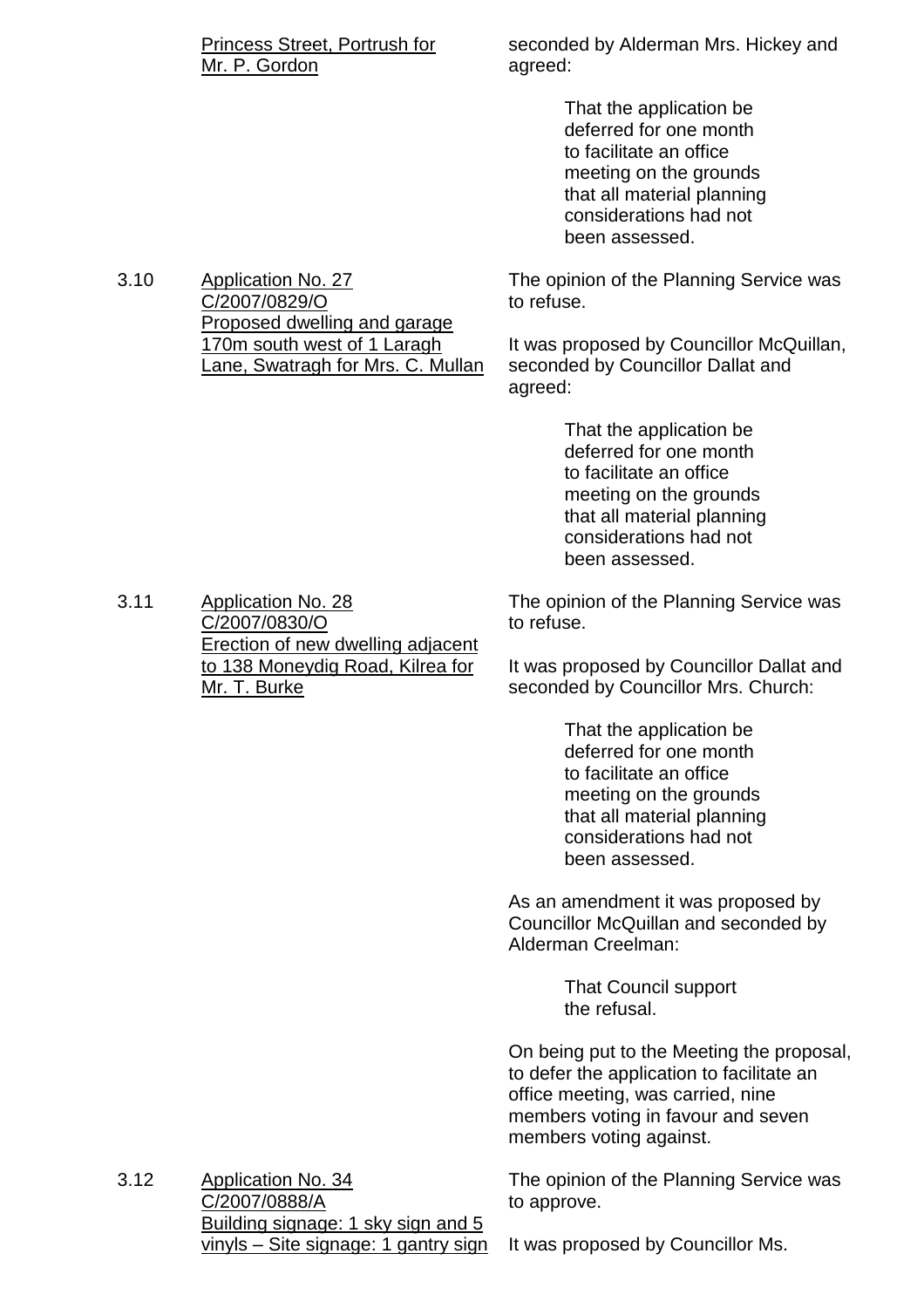| and 18 site signs at 164 Coleraine |
|------------------------------------|
| Road, Portstewart for Tesco        |
| Stores Ltd.                        |

Alexander, seconded by Alderman Mrs. Hickey and agreed:

> That the application be deferred for one month to facilitate an office meeting on the grounds that all material planning considerations had not been assessed.

The opinion of the Planning Service was to refuse.

It was proposed by Councillor Mrs. Church, seconded by Councillor Dallat and agreed:

> That the application be deferred for one month to facilitate an office meeting on the grounds that all material planning considerations had not been assessed.

The opinion of the Planning Service was to refuse.

It was proposed by Councillor Dallat, seconded by Alderman Mrs. Hickey and agreed:

> That the application be deferred for one month to facilitate an office meeting on the grounds that all material planning considerations had not been assessed.

#### **4.0 PLANNING ISSUES RAISED BY MEMBERS**

4.1 Portballintrae Community Hall Reference was made to the current

situation regarding the planning application for Portballintrae Community Hall.

Mr. Duffy advised that, following an archaeology assessment on the site, the Environment and Heritage Service had formally cleared the application subject to standard conditions.

It was noted that ten letters of support and

3.14 Application No. 40 C/2007/0921/F Proposed site for chalet dwelling and detached garage adjacent to 150 Edenbane Road, Kilrea for Mr. T. Brizzell

C/2007/0905/O

Site for single storey dwelling adjacent to 24 Boveedy Road,

Kilrea for Ms. E. Curry

#### 3.13 Application No. 38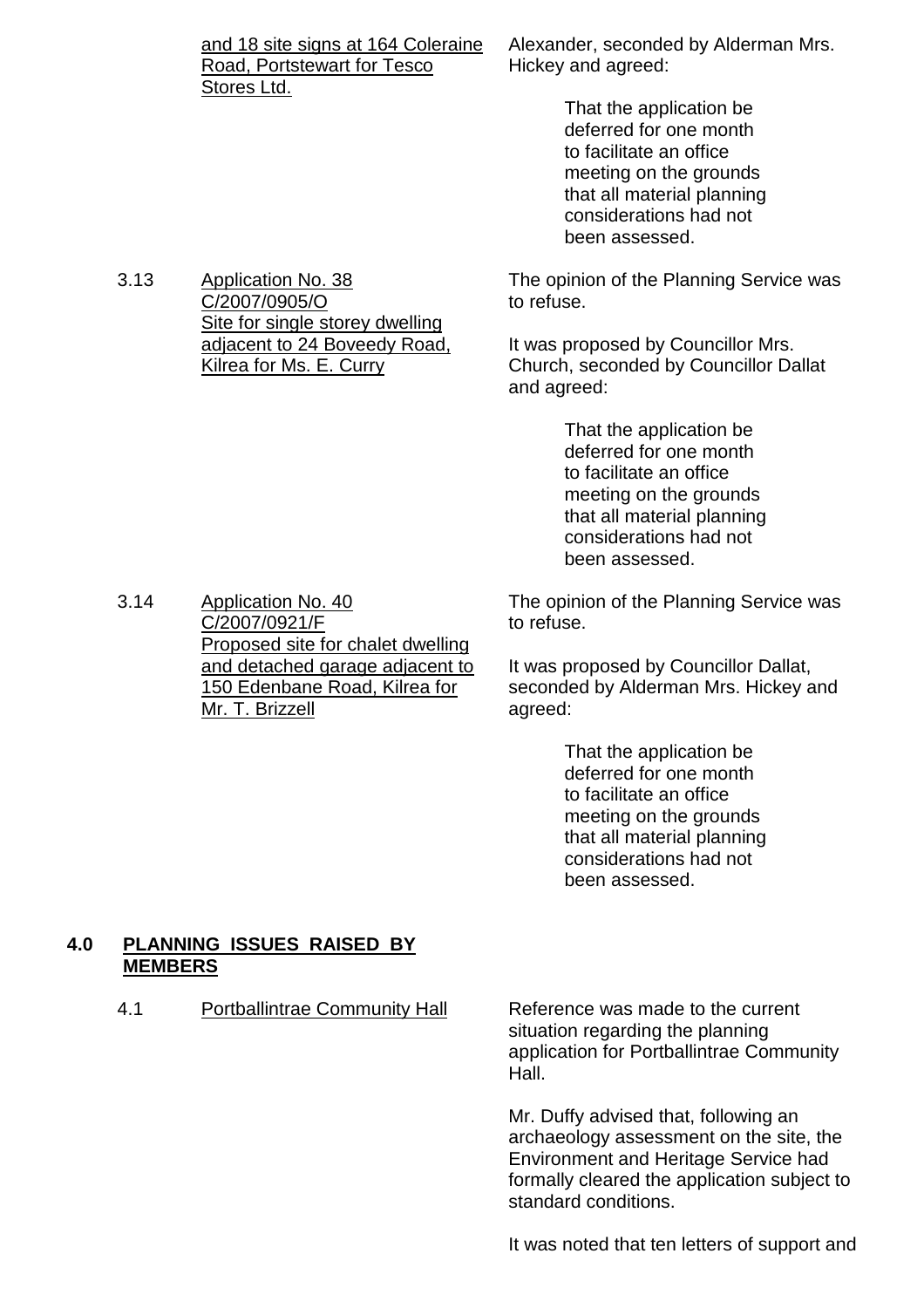|     |                         | one letter of objection had been received.                                                                                                                                                                                                                                                |
|-----|-------------------------|-------------------------------------------------------------------------------------------------------------------------------------------------------------------------------------------------------------------------------------------------------------------------------------------|
|     |                         | Mr. Duffy advised that the application<br>could now be recommended for approval.                                                                                                                                                                                                          |
|     |                         | It was proposed by Councillor<br>McPherson, seconded by Alderman Mrs.<br>Black and unanimously agreed:                                                                                                                                                                                    |
|     |                         | That Council accept the<br>recommendation to approve.                                                                                                                                                                                                                                     |
|     |                         | Members expressed thanks to the<br>Planning Service officers for all the<br>assistance received in relation to meeting<br>the deadline for the grant application.                                                                                                                         |
| 4.2 | <b>PPS 14 Deferrals</b> | Reference was made to when PPS 14<br>deferrals would be considered.<br>Mr. Duffy advised that the PPS 14<br>deferrals would be reassessed by the<br>Department and if there were any<br>changes of opinion the applications would<br>be brought back to the next meeting of<br>Committee. |
|     |                         | With regard to other applications the<br>applicant/agent would be advised that the                                                                                                                                                                                                        |

applicant/agent would be advised that the recommendation remained unchanged and the applications would either be returned to Council to allow applicants to exercise their right of appeal or the applications would be held for assessment following the PPS 14 review.

# **5.0 OFFICE MEETINGS**

It was noted that the office meetings would be held on Thursday, 31<sup>st</sup> January and Friday, 1<sup>st</sup> February, 2008.

# **6.0 GENERAL PLANNING ISSUES**

| 6.1 | Draft Northern Area Plan -<br>Update                             | Mr. Duffy advised that the Remedies<br>Hearing had taken place on 8 <sup>th</sup><br>November, 2007 with the final judgement<br>on 13 <sup>th</sup> November, 2007.                                   |
|-----|------------------------------------------------------------------|-------------------------------------------------------------------------------------------------------------------------------------------------------------------------------------------------------|
|     |                                                                  | He stated that a number of complex legal<br>issues had been raised but that the draft<br>plan had not been quashed and it,<br>therefore, remained a material<br>consideration in development control. |
| 6.2 | Cloyfin Road, Coleraine -<br><b>Protected Route confirmation</b> | Mr. Duffy advised that all Cloyfin Road<br>was a protected route.                                                                                                                                     |
| 6.3 | C/2005/0637/F                                                    | Mr. Duffy confirmed that this matter was                                                                                                                                                              |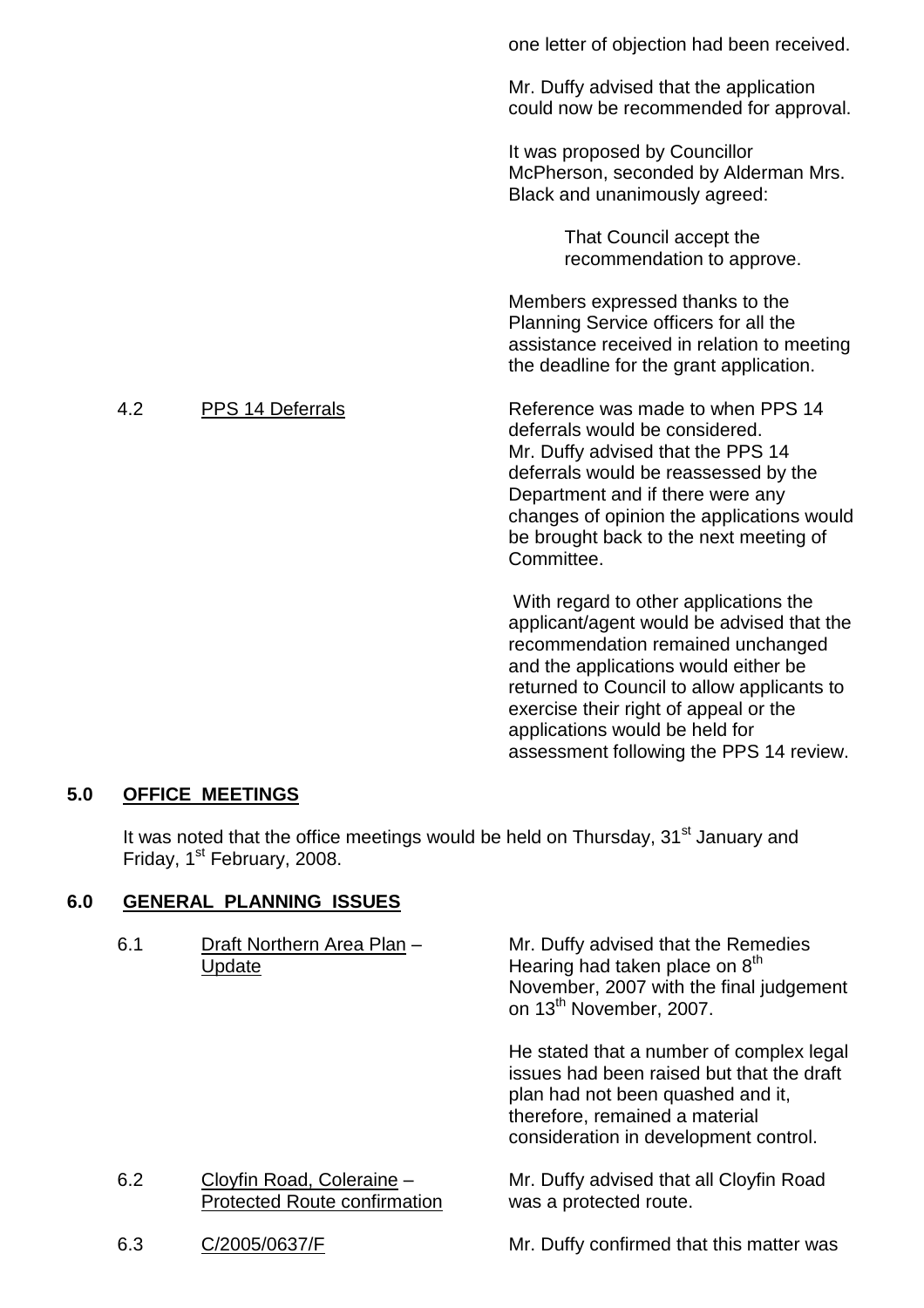22 Seaview Drive, Portstewart – **Enforcement Action Update** 

6.4 45 Coleraine Road, Portrush – Enforcement Action Update

still under investigation and, therefore, could not be discussed.

Mr. Duffy advised that the Divisional Planning Manager had not been aware that this matter had been raised with the Ombudsman when she agreed to investigate it and accordingly she was unable to comment.

Mr. Duffy also confirmed that legislation prevented the facilities of Freedom of Information and Open File for Enforcement cases.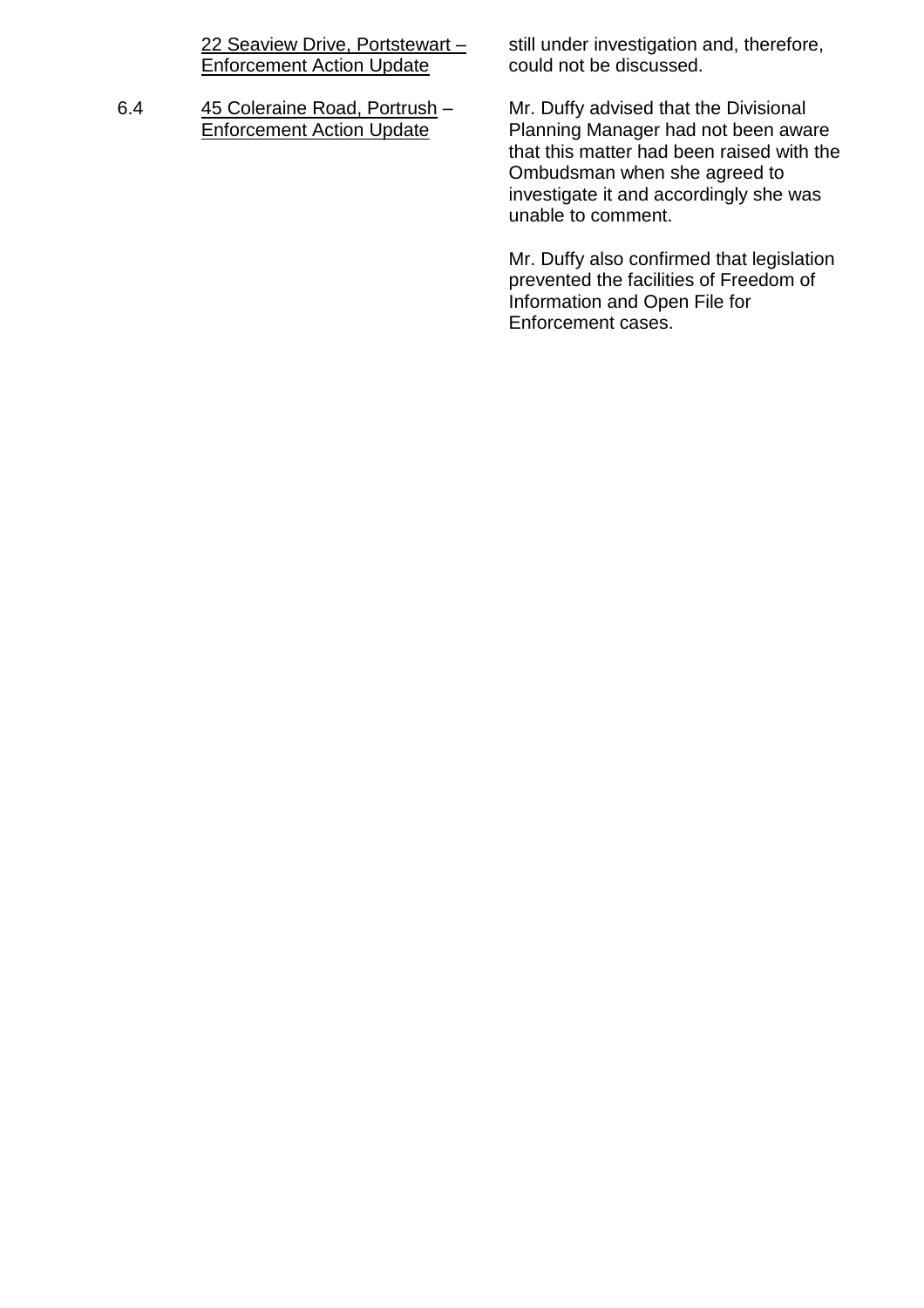## **POLICY AND DEVELOPMENT COMMITTEE**

**15th January, 2008.**

|                                   |                                                                                                                                                                      | <u>15th January, 2008.</u>                                                                                                                                                                                                              |  |  |
|-----------------------------------|----------------------------------------------------------------------------------------------------------------------------------------------------------------------|-----------------------------------------------------------------------------------------------------------------------------------------------------------------------------------------------------------------------------------------|--|--|
| <b>Present:</b>                   | Councillor N. F. Hillis, in the Chair                                                                                                                                |                                                                                                                                                                                                                                         |  |  |
|                                   | The Mayor, Councillor J. M. Bradley                                                                                                                                  |                                                                                                                                                                                                                                         |  |  |
|                                   |                                                                                                                                                                      | The Deputy Mayor, Councillor E. A. Johnston (Mrs.)                                                                                                                                                                                      |  |  |
|                                   | <b>Aldermen</b>                                                                                                                                                      |                                                                                                                                                                                                                                         |  |  |
|                                   | E. T. Black (Mrs.)<br>M. T. Hickey (Mrs.)                                                                                                                            | D. McClarty<br>(Items $1.0 - 3.6$ )<br>W. J. McClure                                                                                                                                                                                    |  |  |
|                                   | <b>Councillors</b>                                                                                                                                                   |                                                                                                                                                                                                                                         |  |  |
|                                   | C. S. Alexander (Ms.)<br>(Items $1.3 - 3.6$ )<br>D. D. Barbour<br>(Items $1.0 - 3.6$ )<br>O. M. Church (Mrs.)<br>J. J. Dallat<br>T. J. Deans<br>(Items $1.0 - 3.6$ ) | <b>B.</b> Fitzpatrick<br>S. Gilkinson<br>W. A. King<br>G. L. McLaughlin<br>R. A. McPherson<br>A. McQuillan                                                                                                                              |  |  |
| <b>Officers in</b><br>Attendance: |                                                                                                                                                                      | Acting Town Clerk and Chief Executive, Director of Corporate<br>Services, Head of Development Services, Head of<br>Administrative Services, Technical and Waste Management<br>Officer (Items $1.0 - 3.6$ ) and Administrative Assistant |  |  |

**Apologies:** Councillors Cole and Mrs. Fielding

# **1.0 DEVELOPMENT SERVICES REPORT**

The Report of the Head of Development Services was considered (previously supplied).

Matters arising:

| 1.1 | Portrush Open and Junior<br><b>Surfing Championships</b> | Council is recommended to support this event to<br>the sum of $£1,500$ .                                          |
|-----|----------------------------------------------------------|-------------------------------------------------------------------------------------------------------------------|
| 1.2 | Binevenagh AONB<br><b>Management Forum</b>               | The Causeway Coast and Glens Heritage Trust<br>had invited Council to nominate a representative<br>to this forum. |
|     |                                                          | It was proposed by Alderman McClarty,<br>seconded by Councillor McPherson and<br>recommended:                     |
|     |                                                          | That Councillor King be nominated.                                                                                |
| 1.3 | Building a Creative Economy -                            | Consideration was given to information on this                                                                    |

Study Tour study tour, which would take place from 5<sup>th</sup> to 12th April, 2008.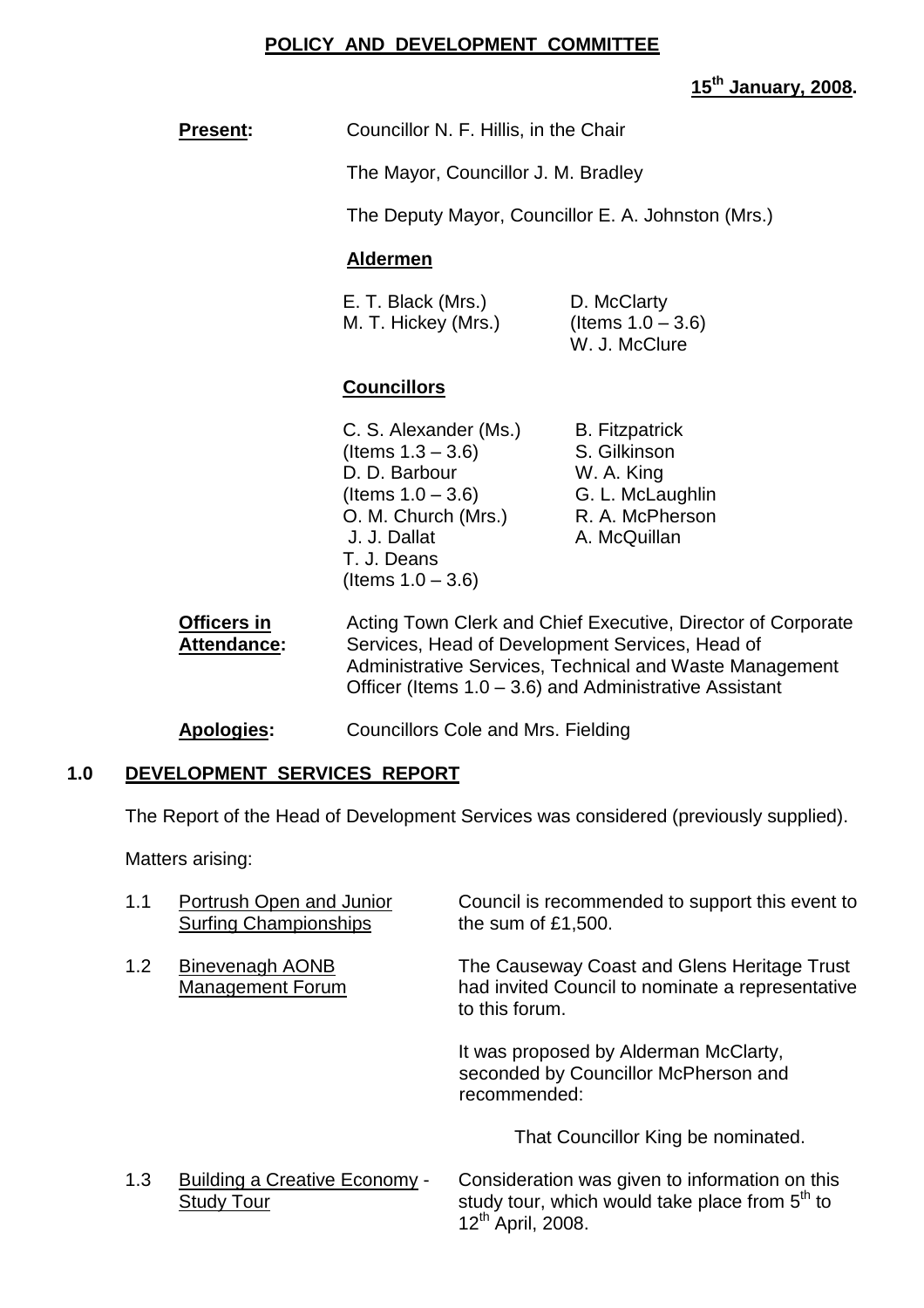During a period of discussion, a number of proposals were put forward, following which it was recommended:

> That this item be deferred to the Council meeting on 22<sup>nd</sup> January, 2008 to allow the Mayor to confirm his availability.

1.4 NorthWest'200' Members noted that, at the launch of the North West '200' on 15<sup>th</sup> January, 2008, Minister Poots had announced an award of £100,000 for two and four wheel Motor Sport events. The funding would be aimed at improving safety provision and would cover the 2008 season.

> The Mayor thanked all those involved in publicising this launch event.

1.5 Cameras for Kilrea and Garvagh Members noted information on this topic, as contained in the report.

# **2.0 CORPORATE SERVICES REPORT**

The Report of the Director of Corporate Services was considered (previously supplied).

Matters arising:

2.1.1 Rating Policy Consultation - Members noted that the intention of the Introduction of Lone Pensioner Department of Finance and Personnel was Allowance **to introduce a non-means tested blanket** allowance for lone pensioners over 70 years of age.

Recommended:

That Council support the principle of such a discount.

2.1.2 Trade Waste Collection Council is recommended to approve the Charges following charges for the 2008/09 financial year:

|                 | £     |
|-----------------|-------|
| <b>120L Bin</b> | 1.30  |
| 240L Bin        | 3.00  |
| 360L Bin        | 2.90  |
| 660L Bin        | 5.25  |
| 1100L Bin       | 9.60  |
| Bags (each)     | 0.95  |
| Tape (30m)      | 48.00 |

During a period of discussion, it was proposed by Councillor Ms. Alexander and seconded by Alderman Mrs. Hickey:

> That Council investigate further the recycling of polystyrene waste.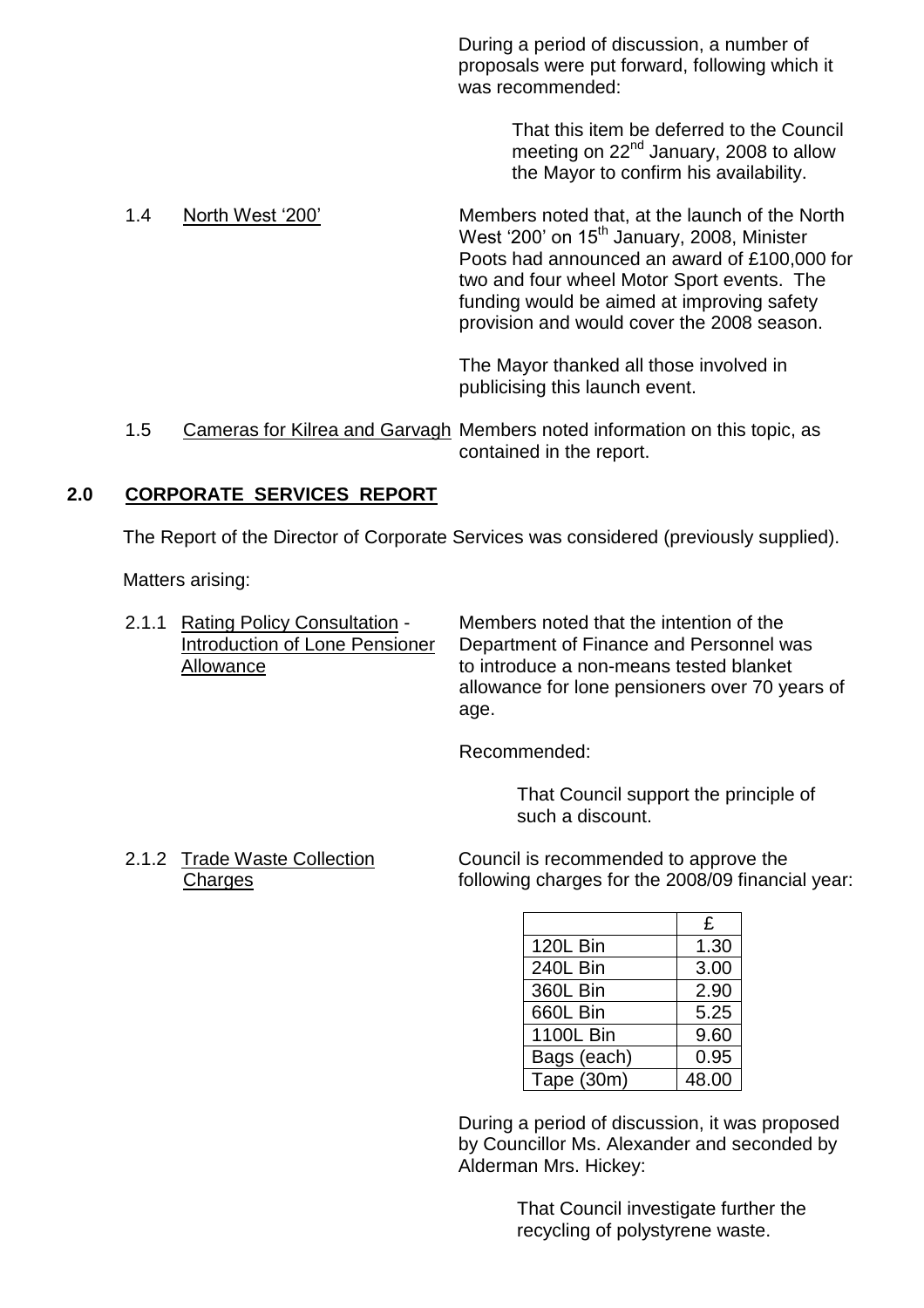On being put to the meeting, the proposal was lost with six votes for and eight votes against.

2.1.3 Matters for Information Members noted information on the following topics, as contained in the report.

- Rate estimates 2008/09
- $\bullet$  Rate relief homes occupied by full-time students
- Accounts

# **3.0 TECHNICAL SERVICES REPORT**

The Report of the Director of Technical Services was considered (previously supplied).

Matters arising:

| 3.1 | <b>North West Waste</b>                                   | Nominations were sought for two members to<br>take part on the Joint Committee for the<br>procurement of a MBT Plant by NWRWMG and<br>the Southern Waste Management Partnership<br>(SWaMP). |
|-----|-----------------------------------------------------------|---------------------------------------------------------------------------------------------------------------------------------------------------------------------------------------------|
|     |                                                           | Councillor McPherson was proposed by<br>Councillor Mrs. Johnston and seconded by<br>Alderman McClarty.                                                                                      |
|     |                                                           | Councillor Gilkinson was proposed by Councillor<br>McQuillan and seconded by Alderman McClure.                                                                                              |
|     |                                                           | Councillor Fitzpatrick was proposed by Alderman<br>Mrs. Hickey and seconded by Councillor<br>McLaughlin.                                                                                    |
|     |                                                           | As a result of a paper vote, it was recommended:                                                                                                                                            |
|     |                                                           | <b>That Councillors Gilkinson and</b><br>McPherson be nominated.                                                                                                                            |
|     |                                                           | It was further proposed by Councillor Fitzpatrick<br>and seconded by Alderman Mrs. Hickey:                                                                                                  |
|     |                                                           | That Council's members on the Joint<br>Council raise the possibility of public<br>procurement of the MBT plant.                                                                             |
|     |                                                           | The motion was lost by five votes to four.                                                                                                                                                  |
| 3.2 | <b>Roselick Civic Amenity Site,</b><br><b>Portstewart</b> | Members noted information on this topic, as<br>contained in the Report.                                                                                                                     |
|     |                                                           | Recommended:                                                                                                                                                                                |
|     |                                                           | That Council accept the offer of lease for<br>twenty years commencing at £7,500,<br>with revision every four years in line with<br>RPI.                                                     |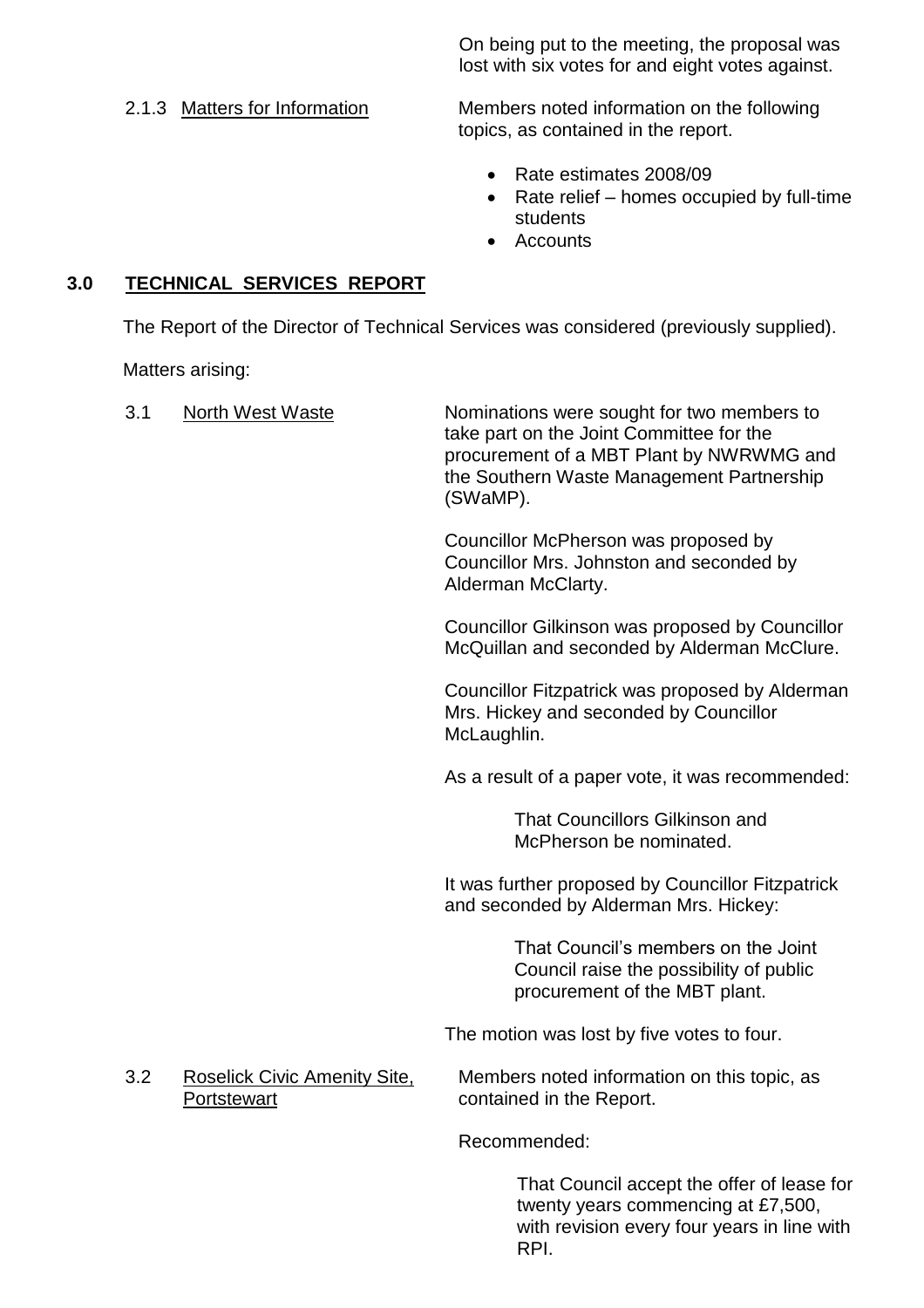In response to members' queries, the Acting Chief Executive confirmed that planning permission had been approved for the site.

3.2.1 Tenders for refurbishment Fifteen tenders had been received for this work, of Roselick Amenity Site viz:

| <b>Name and Address</b>                                      | <b>Amount</b> |
|--------------------------------------------------------------|---------------|
| JD Excavations, 313 Drum Road, Cookstown                     | £114,994.60   |
| A McKee & Co. Ltd, 9 Ballylagan Lane, Aghadowey,             |               |
| Coleraine                                                    | £125,554.89   |
| W.G. Killough, 31 Blackrock Road, Kilrea                     | £126,943.40   |
| Whitemountain Quarries Ltd., 1 Letterloan Road,              |               |
| Macosquin, Coleraine                                         | £127,653.30   |
| PRH Construction (NI) Ltd., 90 Kilrea Road, Portglenone      | £140,706.61   |
| Carnlough Developments, 68 Gorteade Road, Swatragh           | £140,774.70   |
| William Doherty, 64 Curlyhill Road, Strabane                 | £142,372.90   |
| Patrick Bradley Ltd., Craigall Quarry, Kilrea                | £147,241.68   |
| AMC Developments, 11 Coolyvenny Road, Coleraine              | £147,450.00   |
| B. Mullan & Sons, Bovally House, 11-13 Anderson Avenue,      |               |
| Limavady                                                     | £148,022.43   |
| G. F. Wilson, 12 Bunderg Road, Newtownstewart                | £154,626.28   |
| JPM Contracts Ltd., 79 Main Street, Dungiven                 | £155,000.00   |
| Piperhill Construction Ltd., Unit 14, Acorn Business Centre, |               |
| <b>Ballymoney</b>                                            | £160,981.00   |
| T. O'Connell & Sons, 2 New Street, Dungiven                  | £160,981.00   |
| Northstone (NI) Ltd., Shinny Road, Macosquin                 | £179,125.35   |

Recommended:

That Council accept the lowest tender from J. D. Excavations, Cookstown, in the sum of £114,994.60.

The Acting Chief Executive confirmed that the cost of this work would be fully funded through the Waste Management Grant.

3.3 Use of Fixed Penalty Notices Members noted information on this topic, as for Misuse of Waste **contained in the report. Receptacles** 

Following a period of discussion, it was recommended:

> That the range of members' views from support in principle to concerns about the practicalities of staffing, evidence gathering and enforcement, with agreement on the need for an emphasis on householder education, be reflected in Council's response to the Department.

3.4 Waste Proposal Members noted information on this topic, as contained in the report.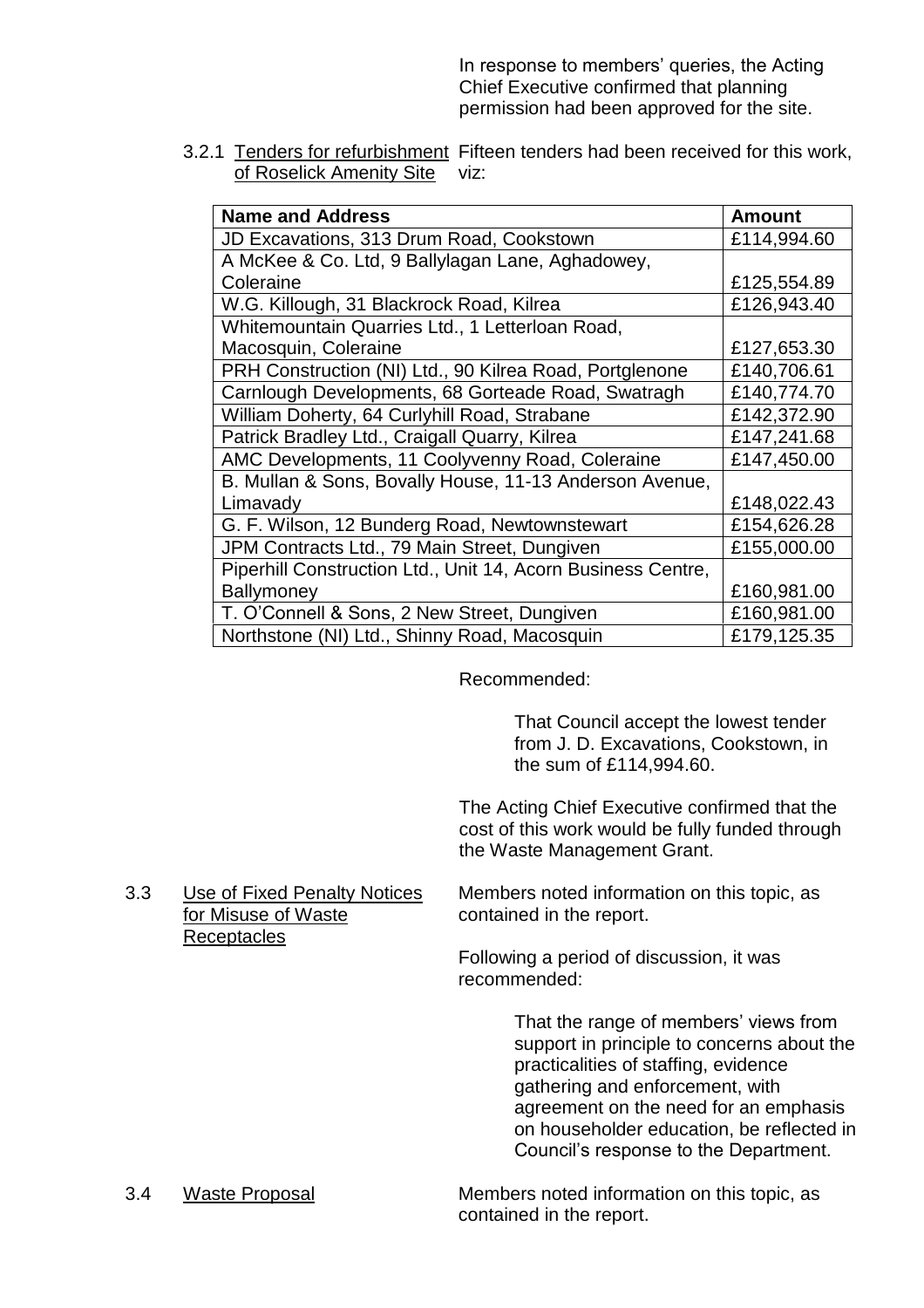During a period of discussion, the Acting Chief Executive answered members' queries.

Recommended:

That Council approve a trial period for the passing of all civic amenity waste generated to a recycling plant for treatment and the receipt of surplus material from that recycling process.

3.5 Static Compactor Seven tenders had been received for the supply and installation of static compactors for civic amenity sites, viz:

| <b>Name and Address</b>                                        | <b>Amount</b> |
|----------------------------------------------------------------|---------------|
| NEC Distributors Ltd, Unit 3, 23 Rampart Road,                 |               |
| <b>Greenbank Industrial Estate, Newry</b>                      | £8,999.00     |
| R.D. Mechanical Services Ltd., Unit 11 McKinney Industrial     |               |
| Estate, Newtownabbey                                           | £10,120.00    |
| PEL Recycling Equipment, Brownhall, Balla, Co Mayo             | £10,750.00    |
| Numac Waste Systems Ltd., Templehill Road, Newry               | £11,500.00    |
| Moovmor Engineering Ltd., 31 Kildare Business Park,            |               |
| Melitta Road, Kildare                                          | £11,935.00    |
| H.R. Holfeld Machinery Ltd., Unit 10 Blaris Industrial Estate, |               |
| Lisburn                                                        | £13,500.00    |
| Randall's Fabrications Ltd., Moyle Hill Road, Kinsley,         |               |
| Pontefract, West Yorkshire                                     | £13,850.00    |

## Recommended:

That Council purchase four machines from the lowest tenderer, NEC Distributors Ltd., at a cost of £8,999.00 each.

3.6 40m<sup>3</sup> Compactor Containers Six tenders had been received for the supply of

40m<sup>3</sup> Compactor Containers, viz:

| <b>Name and Address</b>                                | <b>Amount</b> |
|--------------------------------------------------------|---------------|
| Dowie Engineering, 65 Craignageeragh Road,             |               |
| Ahoghill                                               | £3,450.00     |
| A. Farlow (Engineering) Ltd., 39 Ballynameen Road,     |               |
| Garvagh                                                | £3,485.00     |
| Kidd Commercials, 3 Church Lane, Maze, Lisburn         | £4,500.00     |
| Moovmor Engineering Ltd., Unit 31, Kildare Business    |               |
| Park, Kildare                                          | £4,639.00     |
| Randall's Fabrications Ltd., Moyle Hill Road, Kinsley, |               |
| Pontefract, West Yorkshire                             | £4,646.00     |
| PEL Recycling Equipment, Brownhall, Balla, Co. Mayo    | £7,400.00     |

As these containers were being purchased using grant, they had to be supplied and operational by  $31^{st}$  March,  $2008$ .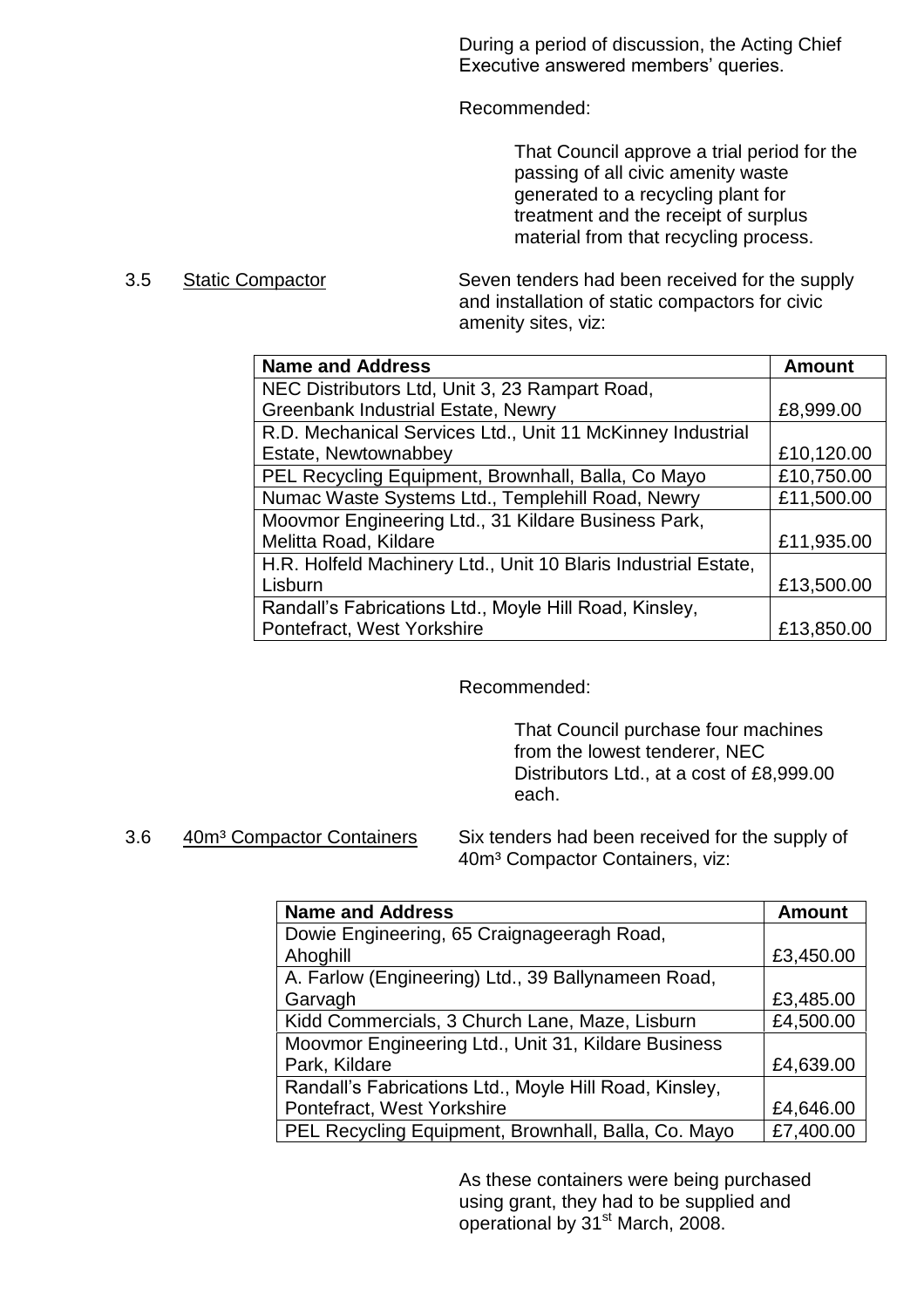It was, therefore, recommended:

That Council accept both of the lowest tenders from Dowie Engineering, in the sum of £3,450.00 and from A. Farlow (Engineering) Ltd., in the sum of £3,845.00 and that four machines be purchased from each tenderer.

# **4.0 NOTICE OF MOTION**

The undernoted Notice of Motion was proposed by Councillor Dallat and seconded by Councillor McLaughlin.

"That this Council calls on the Minister for Finance, Peter Robinson MP MLA and the Executive to ensure that the final budget and investment strategy provide adequate funding for social and affordable housing and further calls for a guarantee from the Minister for Finance that, where it is necessary to sell land, receipts will be ring-fenced and allocated to new-build social housing."

Councillor Dallat spoke to the Motion and requested Council's support.

The following amendment was then proposed by Councillor McQuillan and seconded by Alderman McClure:

"That this Council calls on the Minister for Finance, Peter Robinson MP MLA and the Executive to ensure that the final budget and investment strategy provide adequate funding for social and affordable housing."

On being put to the meeting, following a period of discussion in which there was a welcome for recent additional funding for social housing for the year ahead, the amendment was carried with nine votes for and five votes against.

#### **5.0 NORTHERN HEALTH AND SOCIAL SERVICES BOARD**

Read invitation from the NHSSB to the launch of the 2006/2007 Report of the Director of Public Health. The event would be held on  $30<sup>th</sup>$  January, 2008 at 10.30am in the Rosspark Hotel, Doagh.

The closing date for replies to the invitation was  $18<sup>th</sup>$  January, 2008 and any members interested in attending were asked to contact the Administrative Officer before this date.

# **6.0 COUNCILLOR.INFO - DEPARTMENT OF FINANCE AND PERSONNEL**

Read letter dated 10<sup>th</sup> January, 2008 (circulated) offering members help to set up a personal website, at no cost.

A number of information evenings on this project would be offered. The first two would take place on:

- 21<sup>st</sup> January, 2008 at 6.30pm in Derry City Council offices.
- 23<sup>rd</sup> January, 2008 at 6.30 pm in Queens University, Belfast.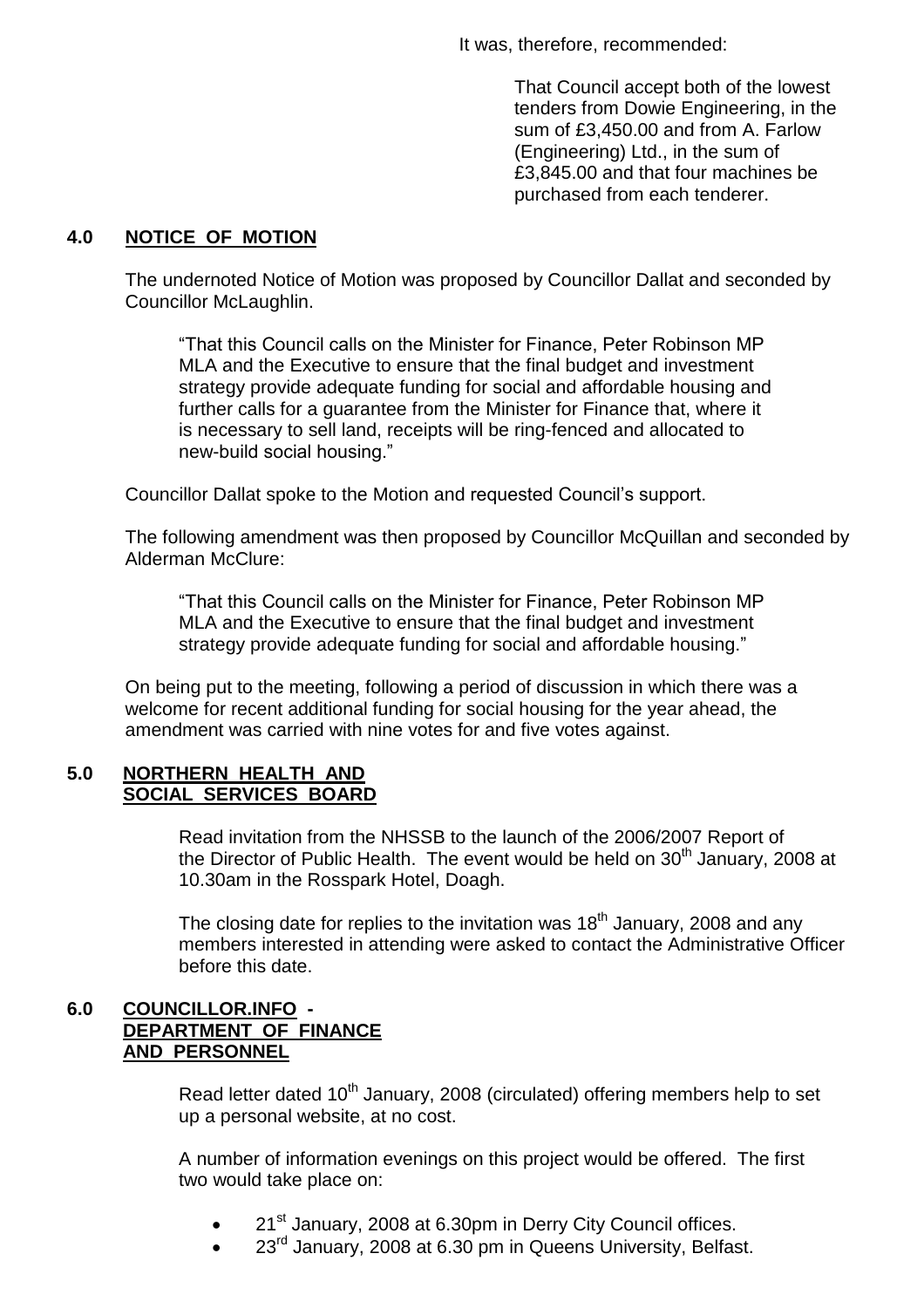Any members interested in attending a presentation were asked to contact either the Administrative Officer or Councillor.info directly.

## **7.0 NORTHERN IRELAND WATER** - **PRESENTATION TO COUNCIL ON 22ND JANUARY, 2008**

Read email from Northern Ireland Water asking for advance notice of any queries from members, so that answers could be prepared and available on the evening of the presentation.

Members were asked to forward their questions to the Administrative Officer as soon as possible.

### **8.0 INVEST NORTHERN IRELAND** - **APPOINTMENT OF BOARD MEMBERS**

Read letter dated 11<sup>th</sup> January, 2008 from the Department of Enterprise, Trade and Investment advising that vacancies on the Board of Invest NI would be advertised as follows:

- (i) Irish News, News Letter and Financial Times  $17<sup>th</sup>$  January, 2008.
- (ii) Belfast Telegraph and Irish Times  $18<sup>th</sup>$  January, 2008.

Details would also be posted on the DETI website (www.detini.gov.uk).

Noted.

## **9.0 QUARRY PRODUCTS ASSOCIATION** - **LETTER DATED 10TH DECEMBER, 2007**

Read letter from the Quarry Products Association querying information provided by Roads Service in the form of Press Releases, relating to levels of investment in local roads.

Recommended:

That a letter be sent to the Divisional Roads Service Manager requesting the following information:

- 1. What value of road resurfacing work has been **awarded** since the last joint quarterly meeting between Roads Service and the Quarry Products Association?
- 2. What value of road resurfacing work has been **completed** since the last joint quarterly meeting between Roads Service and the Quarry Products Association?

# **10.0 ANTRIM TOURISM CONFERENCE - FEBRUARY 2008**

Read letter from Antrim Borough Council advising that the Fifth Antrim Tourism Conference, 'Forty Shades of Green Tourism', organised jointly by Clare Tourist